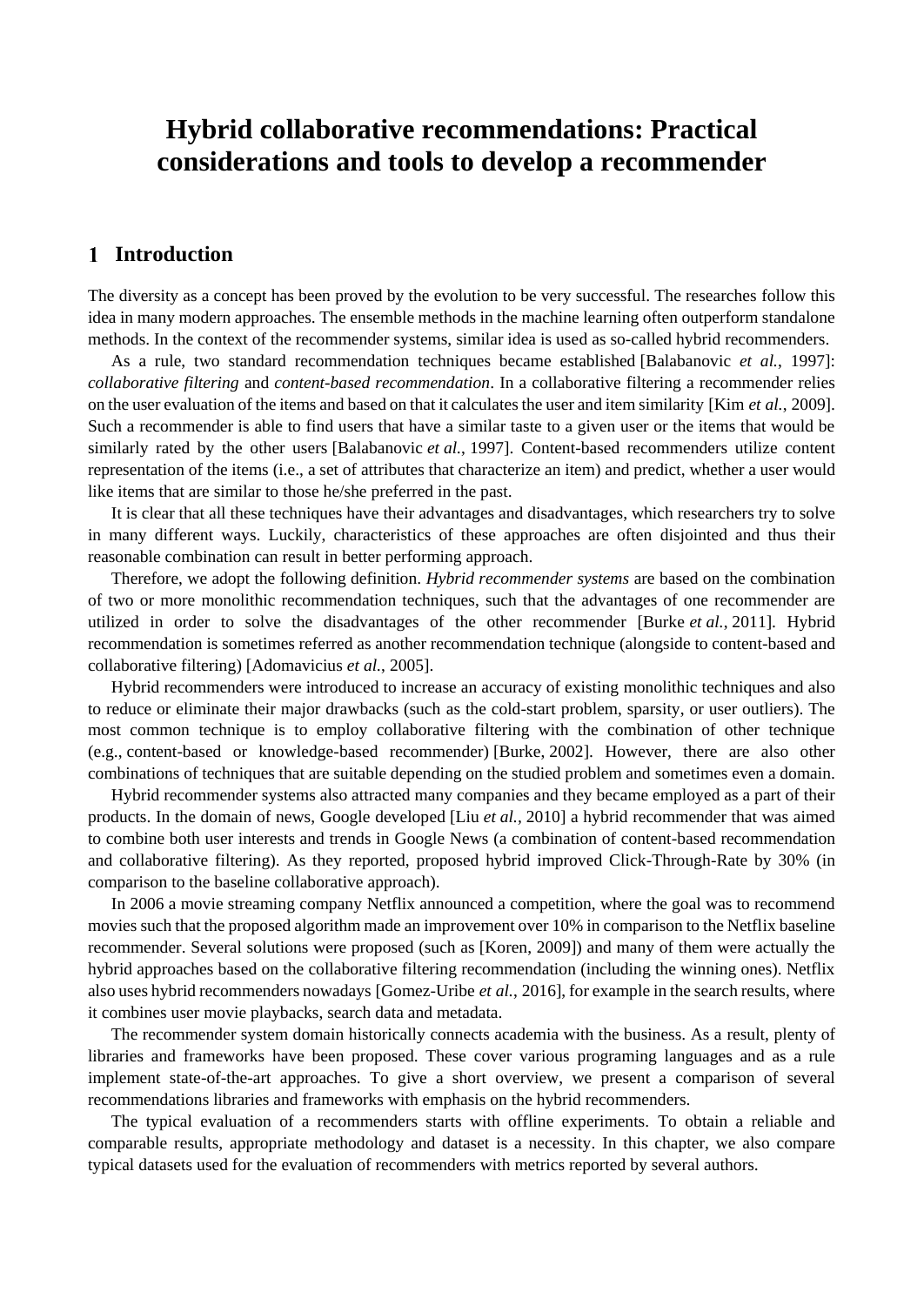The chapter systematically covers the following topics:

- Overview of hybrid recommender techniques with emphasis on pros and cons (Section 1.2.)
- Comparison of recommender system libraries and frameworks (Section 1.3.)
- Practical hints for the evaluation of recommenders (Section 1.4.)
- Comparison of datasets and reported metrics (Section 1.4.4.)

#### **Hybrid recommender systems - pros and cons**

Hybrid recommender systems were proposed to improve existing monolithic recommendation techniques. By using and combining these techniques, hybrids aim to improve recommendation performance (from several points of view) and thus enhance overall user experience. Correspondingly, there are problems that monolithic techniques suffer from and hybrid recommenders are able to solve.

#### **2.1** *Types of combinations*

When picking a hybrid recommendation technique, we have to select, which combination will be utilized. In other words, which monolithic recommendation techniques will be employed and also how they will be combined.

Following the Burke's taxonomy [Burke, 2002] we distinguish between seven basic types of hybrid combinations: weighted, switching, mixed, feature combination, cascade, meta-level, and feature augmentation. We would like to emphasize that these combinations types define how two or more approaches are combined (no restrictions for specific recommender type).

In *weighted hybrid*, the underlying recommenders calculate a score for an item and these scores are then combined to produce a final (single) score for the recommended item. [Hornung *et al.*, 2010] built a weighted music recommender that combined collaborative recommender (for track similarity) and two content-based recommenders (for tag and time similarity). To enrich the final list of recommendations, they also generated the additional serendipitous music tracks by considering a similarity of the users. Moreover, the famous Netflix prize winner algorithm combined 24 monolithic predictors in order to provide final estimate. The gradient boosted decision trees were used to combine single models covering neighborhood, matrix factorization or regression models [Koren, 2009].

*Switching hybrid* specifies a condition, which determines which recommendation technique will be selected and used for the recommendation (depending on the situation). A switching hybrid was proposed in [Ghazanfar *et al.*, 2014], where the authors utilized clustering approach to detect the gray-sheep users. These gray-sheep users then received recommendations generated by the separate content-based recommender.

In *mixed hybrid*, each underlying recommender generates a list of recommendations that are combined to produce a final recommendation. In other words, both lists are presented to the user. A TV recommendation using mixed hybrid was proposed in [Barragans-Martínez *et al.*, 2010], where the collaborative filtering was combined with the content-based recommendation. During the merging strategy, they used an average rating of TV shows (calculated by the recommenders).

*Feature combination* uses multiple types of features that are combined to learn a single recommender model. For instance, the ratings of users combined with the content features of the specific item [Basu *et al.*, 1998]. [Zanker *et al.*, 2009] utilized a single collaborative filtering recommender that combined various features (called *rating domains*), such as the navigation actions, viewed items, items added to the shopping basket, or the user context.

*Cascade hybrid* is based on the idea of refinements, where the first-level recommender generates recommended items. The role of the second recommender is to adjust the items returned by the first recommender, but here the focus is only on those items that need refinements. Lampropoulos [Lampropoulos *et al.*, 2012] presented a cascade hybrid that employed a two-step solution. Firstly, a content-based recommender was used as a one-class classifier that identified the items suitable for a particular user. Then, a second-level collaborative filtering recommender assigned ratings to the items identified by the content-based recommender.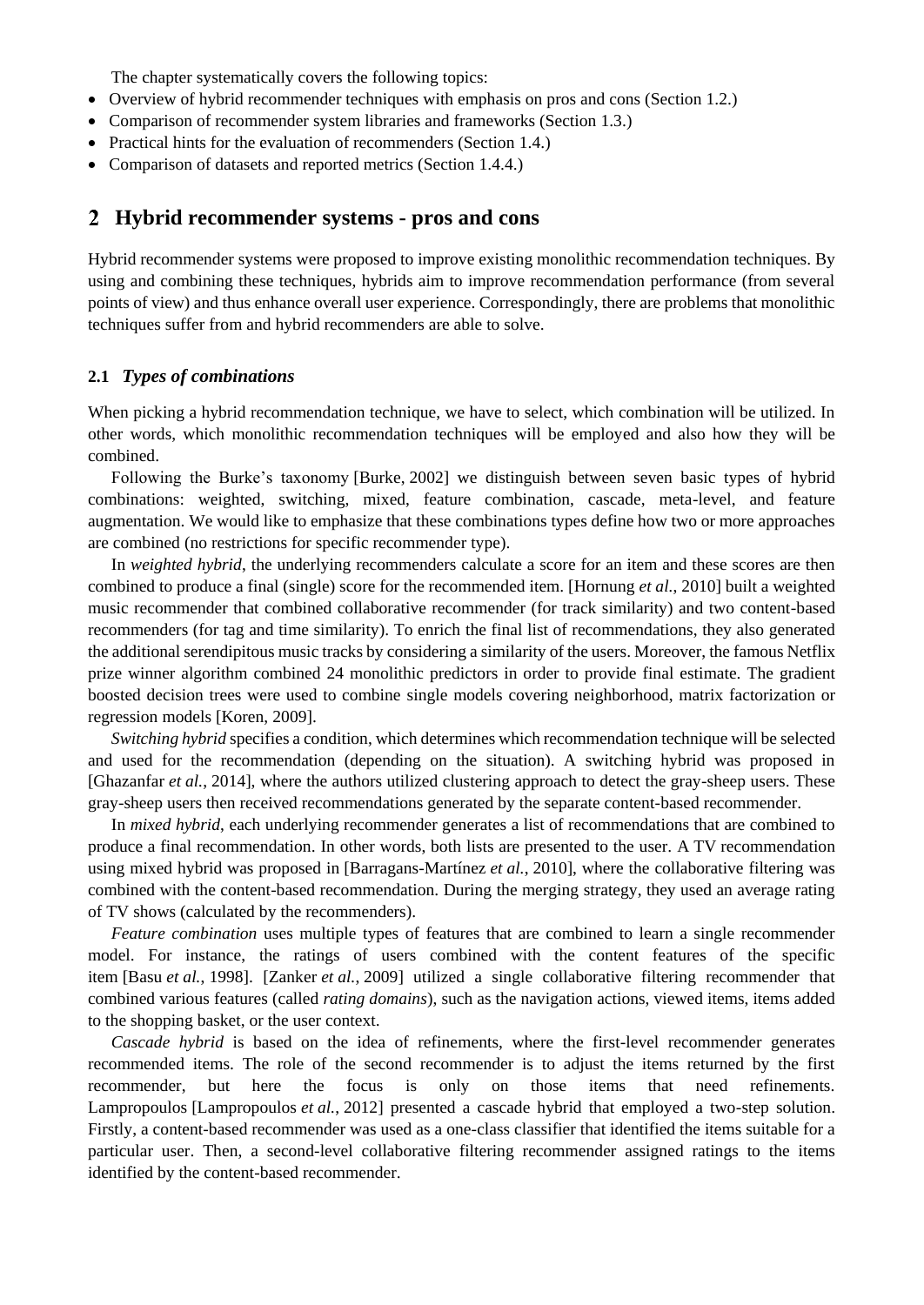In *meta-level hybrid*, the first recommender learns a model, which is used as an input to the second recommender. By analyzing the rule-based preferences from historical user interactions, a collaborative filtering model was learned and used as an input to the knowledge-based recommender in [Zanker, 2008].

Similar idea is applied for the *feature augmentation hybrid*, where the *result* (not a model) of the first recommender prediction is used as a feature to the second recommender. [Campos *et al.*, 2010] created a hybrid recommender that used weights produced during the content-based recommendation as an input to the collaborative filtering recommender.

As noted by [Burke, 2002], some combinations (e.g., switching or mixed hybrid) require an initial effort that must be done before we may employ the hybrid strategy. For example, in case of the switching hybrid, we must define the criteria to switch between the recommendation techniques beforehand. The weighted hybrid requires setting the weights that apply for the results of particular hybrids.

For the feature augmentation, the cascade and the meta-level hybrid, a dependency may cause issues, if the second-level recommender relies on the results of the first-level recommender (Table 1.1. summarizes the pros and cons of these combinations).

Another perspective for the hybrid recommender classification was proposed by Aggarwal [Aggarwal, 2016]. He recognizes three high-level types:

- *ensemble design* analogy to ensemble methods in machine learning. Several algorithms are combined into a single output (switching, weighted, cascade, feature augmentation),
- *monolithic design* refers to a recommender combining several data sources (feature combination, metalevel),
- *mixed systems* combines both ensemble and monolithic design.

This taxonomy offers a valuable (from the machine learning perspective) view which addresses the nature of Burke's insight.

| Type         | Pros                                               | Cons                                                              |
|--------------|----------------------------------------------------|-------------------------------------------------------------------|
| Weighted     | Possible to adjust weights of                      | Value of the particular                                           |
|              | hybrids.                                           | recommendation techniques should                                  |
|              |                                                    | be uniform across the algorithms.                                 |
|              | Can be used in datasets with                       |                                                                   |
|              | implicit feedback.                                 | All the techniques apply the                                      |
|              |                                                    | weights to each item, which may be                                |
|              |                                                    | redundant.                                                        |
| Switching    | System is more sensitive to                        | Switching criteria must be defined.                               |
|              | strengths and weaknesses of the                    |                                                                   |
|              | particular recommenders.                           |                                                                   |
| Mixed        | Suitable where it is possible to                   | Combination technique must be                                     |
|              | make a large number of                             | employed.                                                         |
|              | recommendations simultaneously.                    |                                                                   |
|              |                                                    | Rules for solving conflicting<br>situations must be also defined. |
|              | Allows to recommend both popular<br>and new items. |                                                                   |
| Feature      | Combines features from several                     | May require feature selection                                     |
| combination  | algorithms which results to                        | in content-based recommender                                      |
|              | improved similarities.                             | [Basu et al., 1998].                                              |
| Feature      | Allows to improve an accuracy of a                 | A quality of second recommender                                   |
| augmentation | system without modifying it.                       | may depend on the                                                 |
|              |                                                    | recommendations of the first                                      |
|              |                                                    | (augmenting) recommender.                                         |
| Cascade      | Allows to employ second                            | Quality of second-level                                           |
|              | recommender to only relevant items                 | recommender may depend on the                                     |
|              | (results of the first recommender).                | recommendations of the first-level                                |
|              |                                                    | recommender.                                                      |
|              | More efficient than weighted.                      |                                                                   |
| Meta-level   | Learned model is a compressed                      | A quality of the second                                           |
|              | representation of the user-item                    | recommender may depend on the                                     |
|              | preferences.                                       | quality of the representation of the                              |
|              |                                                    | first recommender.                                                |

Table 1.1. Pros and cons of hybrid combinations (based on [Burke, 2002]).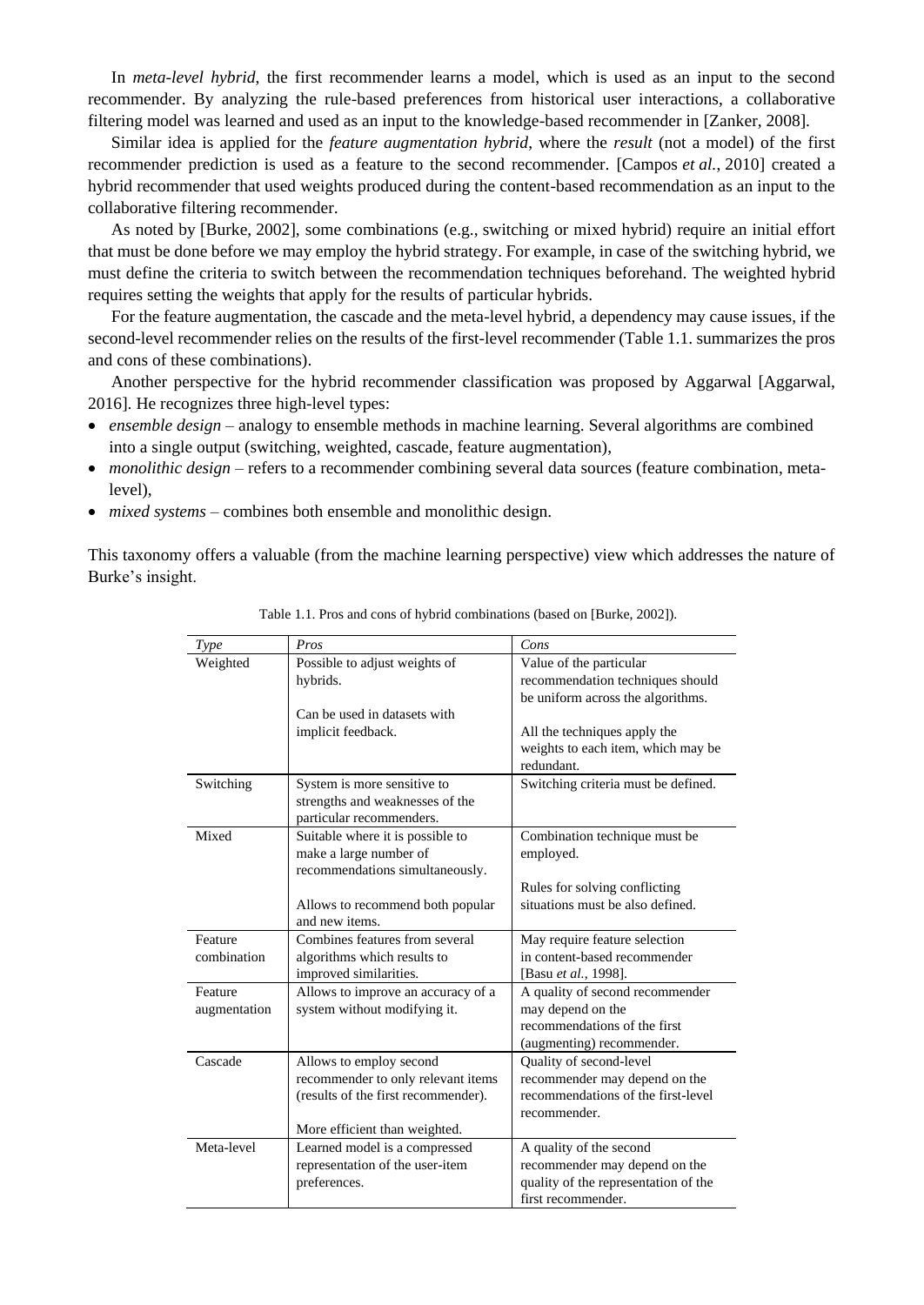#### **2.2** *Hybrids as a solution for recommendation issues*

There are several issues that standard recommendation techniques suffer from. In the worst-case scenario, it results in an inability to recommend any items. Most of these issues are related to how recommender systems work.

We further examine the problems related to the collaborative filtering recommendations (the problems collaborative filtering is either suffering from or is able to help to deal with):

- *cold-start problem* (a problem of a new user/item, or a new context in case of the context-aware recommender systems),
- *over-specialization* (inability to recommend items outside-the-box),
- *sparsity* (of a user-item matrix),
- *extremes* (gray and black sheep),
- *lack of diversity*.

Hybrid recommenders are capable of reducing these problems by hybridization of collaborative filtering with the other recommendation technique.

#### 2.2.1 *Cold-start problem*

One of the most notable problems occurs when a *new user* or a *new item* is introduced to a recommender. This problem is also referred as a *cold-start problem*. Here, the recommender fails to generate appropriate recommendations since it does not have enough knowledge about the user preferences.

When a new user appears, a low number of user-item interactions causes that the recommender is unable to unmask user preferences. This problem is usually present in both content-based and collaborative recommenders. Specifically, for the collaborative recommenders, a cold-start problem occurs also when a new item appears. Since it is not rated by any users, it is not possible to score how appropriate would be to recommend such an item [Schein *et al.*, 2002].

There are several domains, which suffer from the new item cold-start problem more as others. In some domains recommended items are relevant for only a short time period (e.g., news, discounts) and thus the value of the recommended item decreases exponentially over the time.

The cold-start problem is not usually an isolated state of the system, but it is a process (its effect decay over the time, i.e., user activity). It is clear, that there is no specific line (e.g., an amount of user ratings) to be recognized as the "no cold-start". In [Visnovsky *et al.*, 2014], authors analyzed the influence of the amount of user rating to the quality of user similarity search (cluster quality). As we can see (Figure 1.1), the increasing number of the user ratings logarithmically improves the cluster quality. For the MovieLens dataset approx. 50 ratings are required to obtain similar clusters as considering all the user ratings.



Fig. 1.1. The influence of the amount of user ratings to the cluster quality (similar user search task) in MovieLens dataset [Višňovský *et al.*, 2014].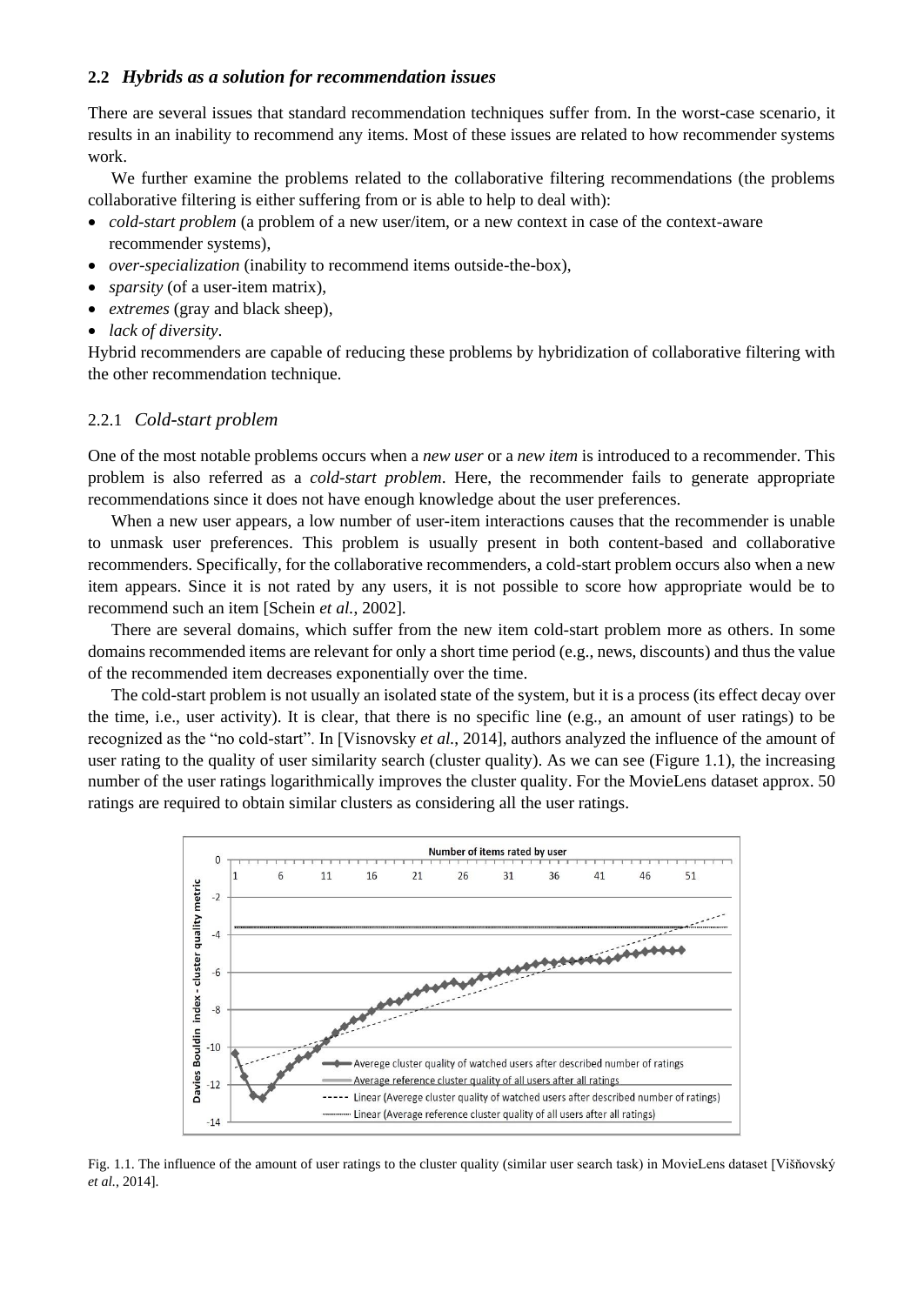However, a new item problem does not affect the content-based recommenders, hence the content-based recommender can extract item properties without any user ratings<sup>1</sup>. Therefore, the content-based recommenders can be used to reduce the cold-start problem of collaborative filtering [Ronen *et al.*, 2013]. Moreover, several approaches aim at addressing not only important content-based features, but also important features selection [Cella *et al.*, 2017].

Hybrid recommendation is able to solve the cold-start problem for both a new user and a new item. One example is a work of Schein [Schein *et al.*, 2002], where they fit a model using content and collaborative information. They present a two-way aspect model and Naïve Bayes recommender that uses content features in order to predict the ratings for the non-rated items.

The cold-start problem was further explored in [Braunhofer *et al.*, 2014], where the authors applied hybrid recommender to solve a problem of *a new context*. A cold-start problem of a new context occurs when an existing user is exposed to a new contextual situation. They proposed a switching hybrid recommender that combined a demographic-based context-aware recommender and demographics-based context-aware recommender.

However, as they outlined, evaluating such a hybrid recommender that was in addition extended by the contextual feature was a demanding task since there was a lack of large datasets suitable for this task. There are several datasets that can be used for this task: STS [Elahi *et al.*, 2013], CoMoDa [Odic *et al.*, 2013], and Music [Baltrunas *et al.*, 2011].

#### 2.2.2 *Over-specialization*

One of the shortcomings of the content-based recommenders is that they are not able to recommend the *outsidethe-box* items, also referred as a problem of *over-specialization* [Shardanand *et al.*, 1995]. Since the contentbased recommender relies on the content descriptions during the user preferences analysis, it is limited to find the similar items to only those that user previously liked.

For example, if a user watches movie from the comedy and adventure genre, content-based recommender learns this information and builds a user model that is used to recommend only movies from these genres. Therefore, it may fail to recommend, for example horror movies even if a user would appreciate some.

On the contrary, there are domains where it is useless to recommend similar items. If someone bought an expensive camera, he/she probably won't buy another (within some reasonable time period).

Here, the hybridization can be beneficial if we combine both collaborative filtering and content-based recommendation. In such a hybrid environment, collaborative recommendation can be helpful in recommending the items outside-the-box. Moreover, the hybridization may eliminate the trade-off between recommendation accuracy and diversity of recommended items [Yoshii *et al.*, 2008].

On the contrary, the specific settings and domain characteristics may bring the over-specialization problem to the collaborative recommenders as well. As the collaborative filtering usually uses the most similar users, if these are highly consistent (and recommender is not designed to bring diversity), only highly specific items will be recommended (similarly to the content-based over-specialization problem).

The over-specialization problem refers to recommending highly tailored items to user past preferences. This often results to the problem of diversity lack. These are, however, two separate concepts. We may lack the diversity of recommended items without over-specialization problem (e.g., user likes adventure and receives sci-fi recommendations).

#### 2.2.3 *Sparsity*

l

Real-world web applications contain tremendous amount of content and users. This is unfortunately a problem for the collaborative recommender approaches, which often use a user-item matrix (Figure 1.2). In fact, such a matrix is extremely sparse in an average system. This is usually a result of the fact that many users interact with only few items.

<sup>&</sup>lt;sup>1</sup> This assumes that content (and similarity search) can be processed and computed immediately.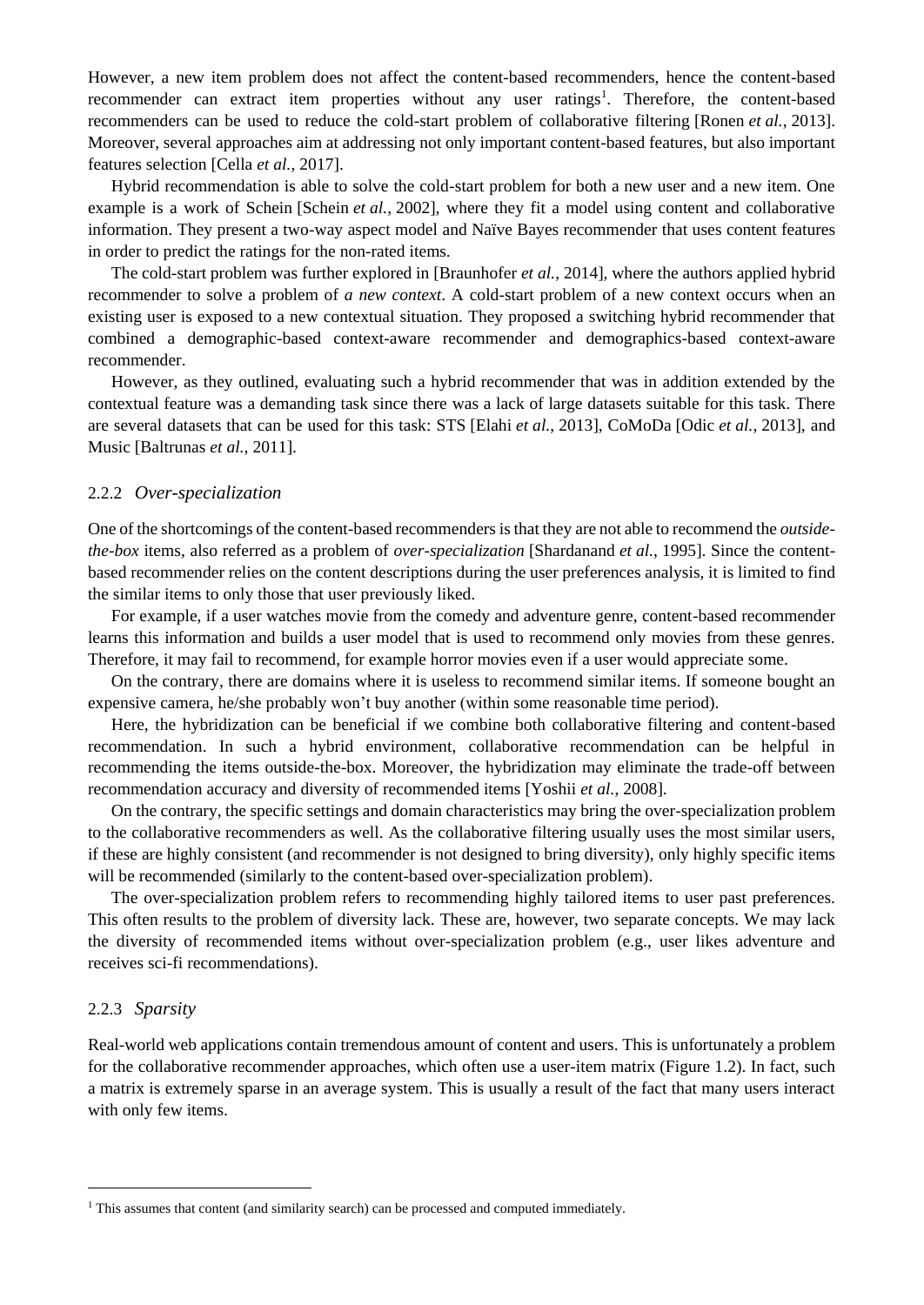

Fig. 1.2. User-item interaction matrix from the MovieLens 100k dataset.

One example is the MovieLens 20M dataset [Harper *et al.*, 2015], which contains 27 000 items (movies) and 138 000 users. An upper bound for the maximum number of ratings is therefore  $3,726 * 10^9$ , however the dataset contains only  $2 * 10<sup>7</sup>$  ratings.

Fortunately, sparsity is yet another issue of the recommender systems that can be reduced by the hybrid recommenders*.* By utilizing a hybrid model, the missing items from the matrix can be calculated, which solves the problem of sparsity. Several hybridization types are helpful, e.g., the feature combination. By combining several recommender sources (e.g., content and collaborative), we reduce the rating matrix sparsity. An example hybrid recommender was proposed in [Kim *et al.*, 2012], where the authors used a social network and trust scores between users to reduce data sparsity.

#### 2.2.4 *Gray and black sheep*

Another problem of the standard recommendation techniques is the specific users (*extremes*), for which a particular approach can be not sufficient enough. Here we distinguish between two basic extremes: *gray sheep*  and *black sheep*.

*Gray sheep* users do not have consistent opinions and thus do not clearly fall into any of the groups of people sharing the same opinion [Claypool *et al.*, 1999]. This problem occurs namely in the small and medium community of users.

Also, as noted in [Claypool *et al.*, 1999], unlike in the cold-start problem, even by gathering more ratings from such users, a recommender is unable to produce precise predictions. Depending on the dataset and a number of gray sheep users [Ghazanfar *et al.*, 2014], a presence of the gray sheep users may affect the quality of the recommendation for the whole community.

On the other hand, black sheep users [McCrae *et al.*, 2004] have no or few people that they correlate with. Therefore, recommendation approaches relying on the user-to-user correlations are unable to generate any predictions. Su et al. pointed out that although this is clearly a failure of the recommender system, nonelectronic recommenders are unable to properly recommend items to black sheep users as well [Su *et al.*, 2009]. Therefore, we may consider such a failure to be acceptable.

Both gray and black sheep users cannot benefit from the collaborative recommendation. This is a consequence of the inability of the recommender to find a relationship between such a user and other users in the community. Similarly, a demographic recommender may have the same issue, since it uses demographic information about the users to categorize them into groups. However, here the solution of the problem is a hybridization where a collaborative or demographic recommender can be combined with a content-based recommendation.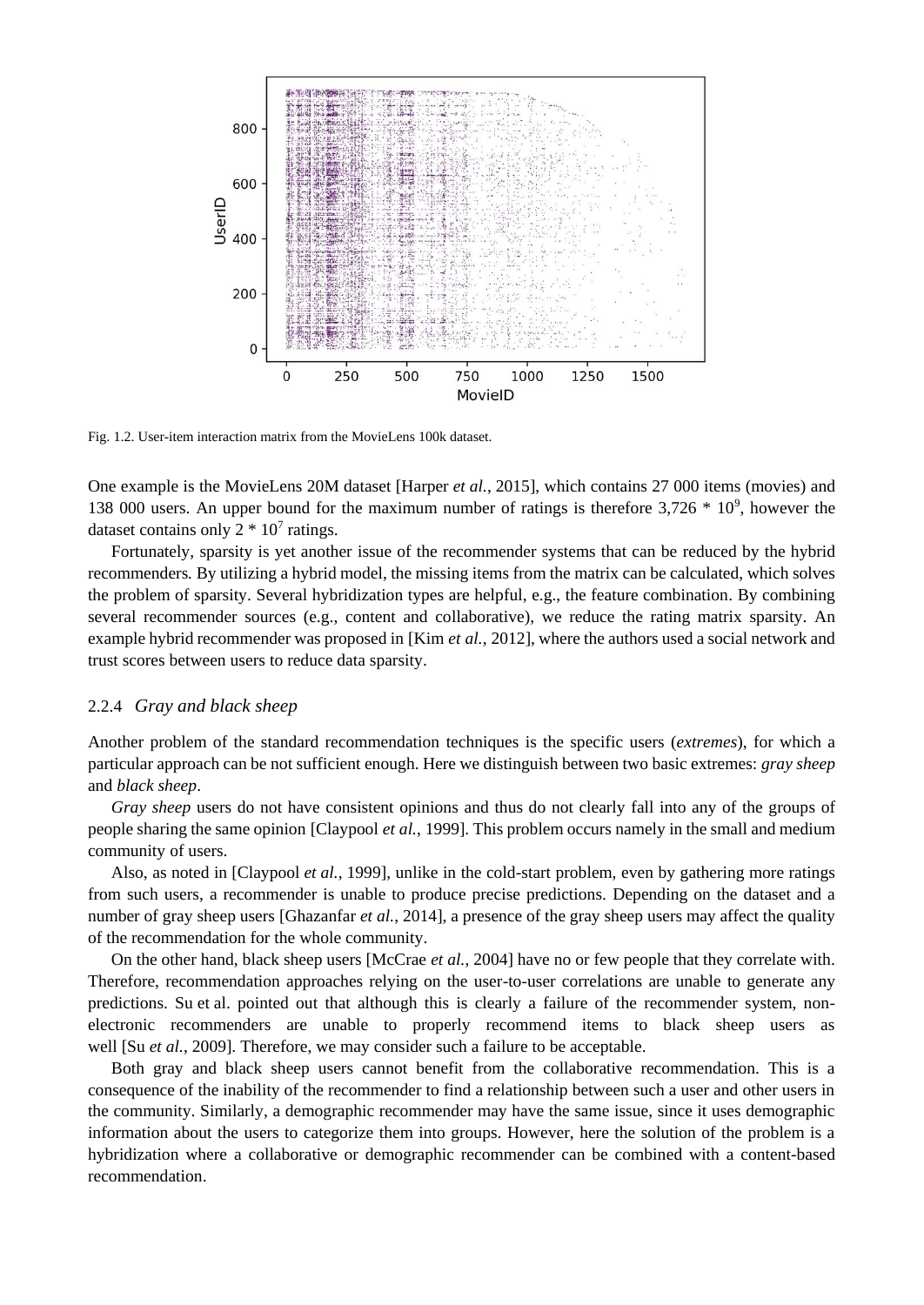[Ghazanfar *et al.*, 2014] utilized K-means clustering to identify the gray sheep users and proposed a switching hybrid recommender that was able to decrease the recommendation error rate by switching between the collaborative filtering and the content-based recommender.

#### **2.3** *Drawbacks of the hybrid recommenders*

One reason to employ a hybrid recommendation is to *improve the performance* of individual – *monolithic* recommenders, such that the hybrid recommender performs better than any underlying recommender.

However, this requires that the underlying recommenders should be also well-tuned such that they are able to recommend items with satisfying accuracy. If the underlying recommender performs poorly, a hybrid recommender may fail in improving the accuracy and it may end up with the drop, indeed.

We need to choose which recommendation techniques we need to employ and optimize its parameters. Moreover, these recommender techniques need to be properly evaluated. For this step, it is required to have a good knowledge of the underlying recommendation techniques, but also, we need to understand the domain.

Here we should take into consideration the basic *domain characteristics* [Burke *et al.*, 2011]: heterogeneity (of items in the domain), degree of risk (for a user accepting a recommendation), degree of churn (whether a recommender face a continual stream of new items), preferences (stable or unstable), interaction style (implicit or explicit), and scrutability (whether an explanation of recommendation is required by the recommender). Analysis of the domain allows us to choose an appropriate recommendation technique and consider the conditions within which it would run. For instance, in the news domain, where the degree of churn is relatively high, we need to consider the scalability of a hybrid approach.

*Explanation of recommendations* is a still an open research problem in monolithic recommenders [Herlocker *et al.*, 2000]. In case of hybrid techniques, the problem grows even further, hence we need to properly present an information about the source of the recommendation. By using for instance, a weighed hybrid, it could become cumbersome to determine which recommender contributes the most to the result and even more how this should be presented to a user.

Recently, there have been attempts to solve the issues with the explanation of a hybrid recommendation. For example, Bostandjiev [Bostandjiev *et al.*, 2012] used visual interactive interface that was intended to explain recommendation process and elicit additional user preferences.

This is related to another issue with the hybridization. Not only a particular recommendation technique may need some training phase, but also a hybrid recommender need to be trained in order to handle such particular recommenders. In other words, a hybrid recommender itself adds another parameter that need to be tuned [Campos *et al.*, 2010]. A cross-validation may be employed in order to set parameters (weights), such that the combination of recommendation techniques would fit the problem the best (e.g., which recommenders should be picked for the switching hybrid).

This is a case especially in a weighed hybrid, where the weights need to be estimated. Here, some heuristics may be applied, or these weights can be set with the machine learning. Moreover, these weights can be also personalized, which requires not even more time to train recommender, but also more training instances.

Finally, a hybrid recommender usually requires an additional computation complexity (as more methods are used), which results in worse performance than the monolithic approaches [Cremonesi *et al.*, 2011].

### **Practical implementation considerations**

The concept of combining several recommenders to overcome notorious shortcomings is widely accepted. Most of studies in the recommender systems field pointing improved results when used hybrid recommenders. Thanks to this "agreement", there are plenty of libraries and frameworks implementing (or supporting) hybrid recommender approaches. In this section, we will briefly analyze the most important features of these (Table 1.2).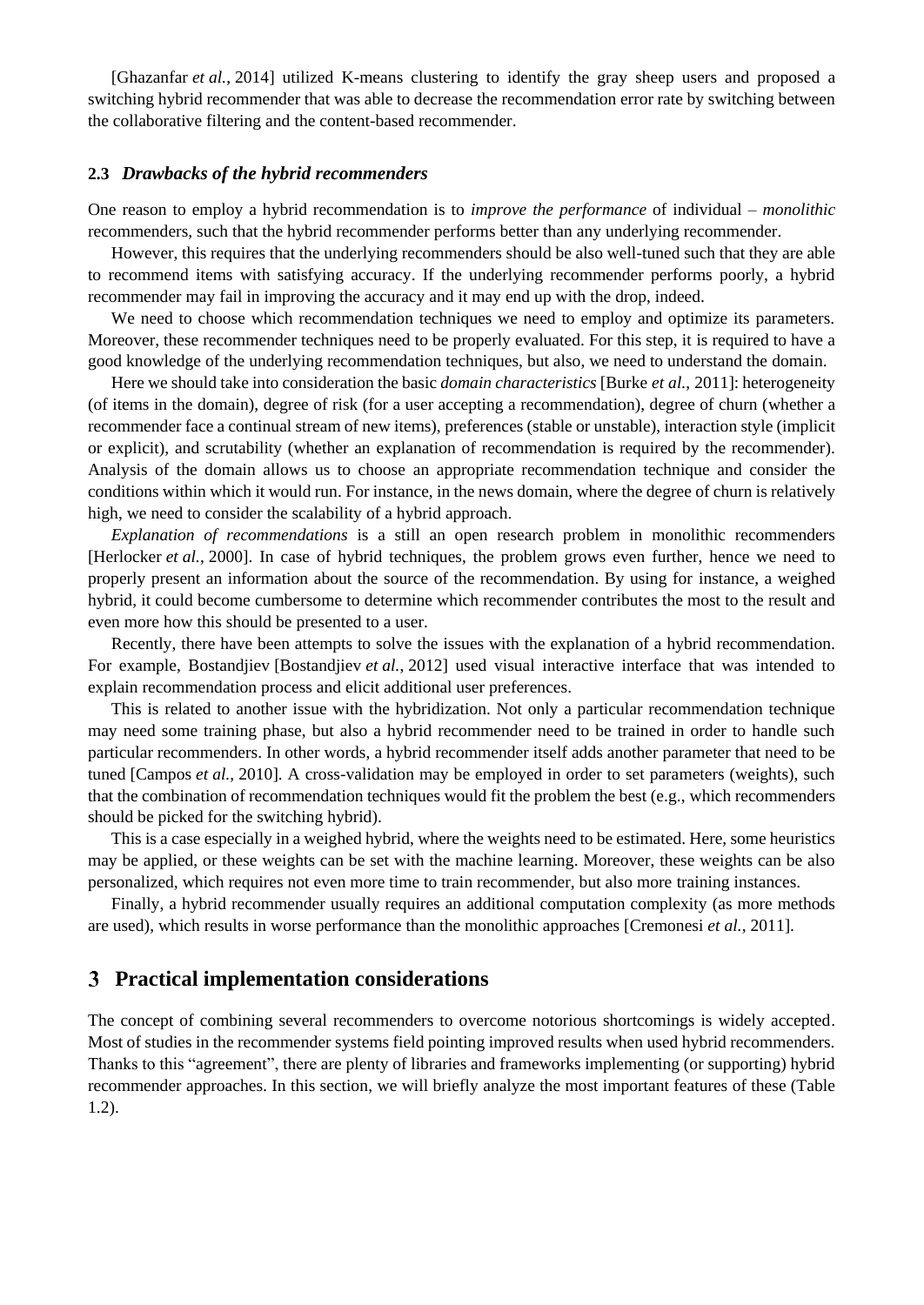### **3.1** *Mrec<sup>2</sup> recommender system library*

Mrec is a Python recommender and evaluation library developed at Mendeley [Mendeley, 2017]. As a part of it, there are several algorithms implemented, which can be used either standalone or as a part of the recommender. The library provides an implementation for:

- SLIM item similarity,
- Weighted matrix factorization WRMF,
- Weighted approximately ranked pairwise ranking loss (WARP),
- Hybrid model which optimizes WARP based on user-item matrix and content features,
- various evaluation metrics (such as Precision, Recall, or Mean Reciprocal Rank).

For a fast development, a command-line interface is available. In addition, the library supports parallelization using IPython. The input for the hybrid recommender consists of the user-item matrix and the content features. A core approach for the library is the WARP algorithm, which reached promising results on the wellestablished image dataset ImageNet<sup>3</sup> – in the mean of the speed, memory usage, and the performance as well [Weston *et al.*, 2010].

### **3.2** *Matchbox<sup>4</sup> recommender*

Azure machine learning is getting more and more attention in the last years. The Matchbox recommender, which is available as a part of this machine learning platform, is a large-scale recommender system. It includes both collaborative and content-based approach. These are combined based on the Bayesian probabilistic model.

The main idea is to use the content-based approach first (when a user is relatively new to the system and has only few ratings). Next, the smooth transition to the collaborative filtering is performed as more and more ratings for the user are available.

Two types of content-based features are supported – item and user content features (characteristics). The framework also supports three types of feedback [Stern *et al.*, 2009]: (a) explicit user ratings of items, (b) binary preferences (likes and dislikes), (c) ordinal ratings on a user-specific scale. One of the major shortcomings is the lack of an online training (model has to be retrained periodically).

Model optimal parameters search is offered through the Tune Hyperparameter Module and Cross Validation Module. Also, several metrics to evaluate the performance are available (e.g., MAE, RSME, Precision, AUC).

As the experiments showed [Stern *et al.*, 2009], the content-based features are especially important in the cold-start phase. Together as a hybrid approach, the Matchbox reflects the state-of-the-art performance.

# **3.3** *Surprise<sup>5</sup> library*

SciPy provides a collection of packages for scientific computation. The Surprise library is a Scikit (SciPy toolkit) library for building and analyzing recommenders [Hug, 2017]. Although it is intended for an easy implementation of custom recommenders, it also provides a range of popular algorithms. The core functionality covers:

- dataset handling (MovieLens and Jester included),
- prediction algorithms neighborhood methods (kNN), matrix factorization (SVD, SVD++, PMF, NMF), and similarity measures (cosine, Pearson, MSD),
- evaluation support (cross-validation), parameter optimization.

The library itself does not implement any of the hybrid approaches. The ecosystem allows to create custom recommenders, though. In this way, we are able to create a variety of recommenders on the level of a rating prediction or rank reordering.

<sup>2</sup> https://mendeley.github.io/mrec

<sup>3</sup> http://www.image-net.org

<sup>4</sup> https://msdn.microsoft.com/en-us/library/azure/dn905987.aspx

<sup>5</sup> http://surpriselib.com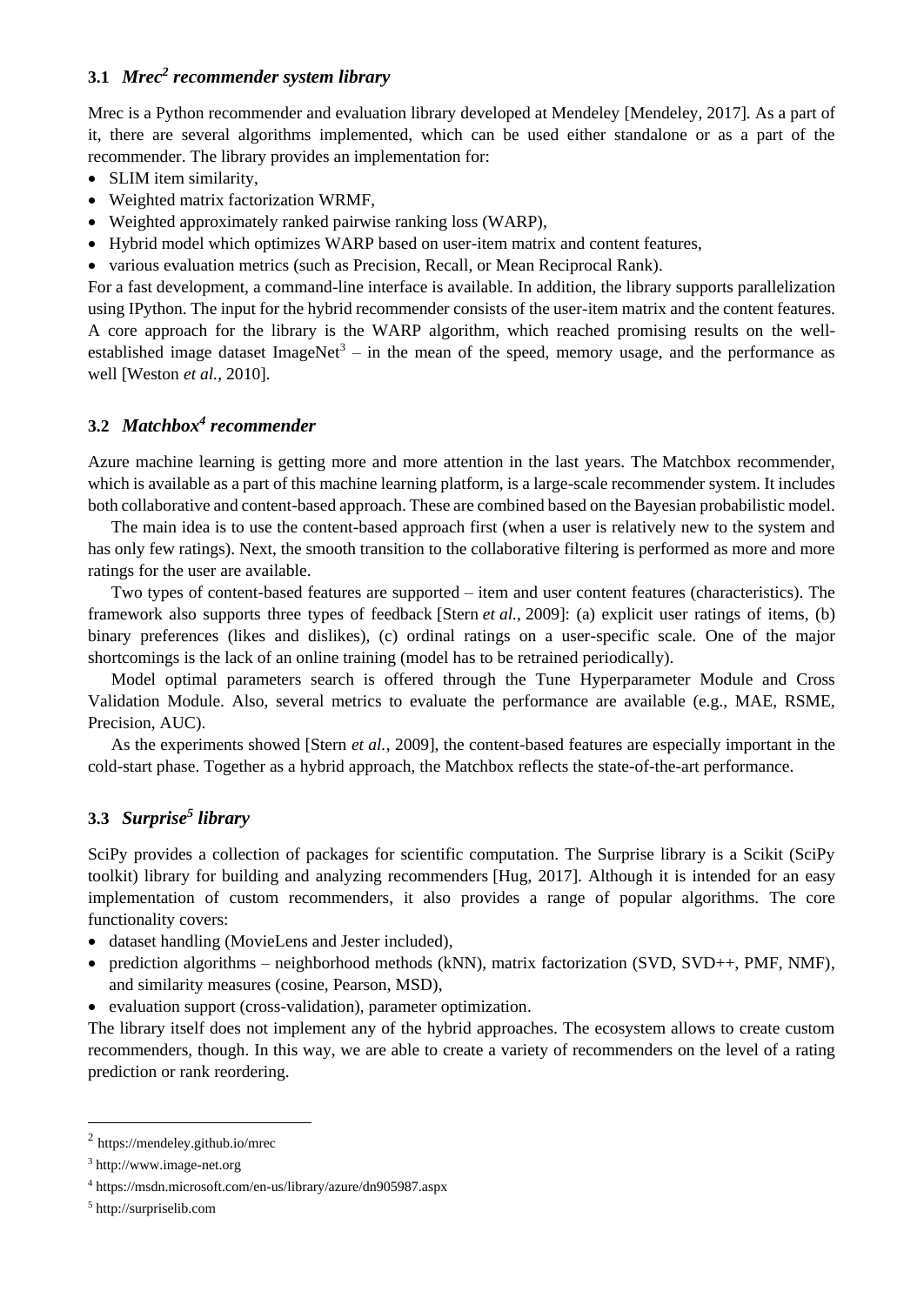The performance of the algorithms is evaluated based on the RMSE, MAE, or FCP metrics. One of the important characteristics is the documentation, which provides relevant information and a plethora of examples.

| Name                    | Language       | Licence                         | Type of<br>combination | Evaluation | <b>Note</b>                                    |
|-------------------------|----------------|---------------------------------|------------------------|------------|------------------------------------------------|
| Mrec                    | Python         | <b>BSD</b>                      | Weighted,<br>Cascade   | yes        |                                                |
| Matchbox                | <b>AzureML</b> | Microsoft<br>online<br>services | Switching              | yes        |                                                |
| Surprise                | Python         | $BSD-3$<br>Clause               |                        | yes        | Custom hybrid<br>implementation is<br>required |
| LightFM                 | Python         | Apache v2                       | Feature<br>combination | yes        |                                                |
| Librec                  | Java           | <b>GNU GPL</b>                  | Weighted               | yes        |                                                |
| LensKit                 | Java           | <b>LGPL</b><br>v2.1             | Weighted               | yes        |                                                |
| MyMedia<br>Lite         | .NET           | <b>GNU GPL</b><br>v3            | Weighted               | yes        |                                                |
| Easyrec                 | Java           | <b>GNU GPL</b>                  |                        | no         | Custom hybrid<br>implementation is<br>required |
| Prediction<br><b>IO</b> | Scala          | Apache<br>Licence<br>v2.0       | Multiple               | yes        |                                                |
| <b>FluRS</b>            | Python         | MIT                             |                        | yes        | Custom hybrid<br>implementation is<br>required |
| Seldon                  | Python         | Apache<br>Licence<br>v2.0       | Cascade                | yes        |                                                |
| Recomme<br>nderlab      | R              | <b>GNU GPL</b><br>v2            | Weighted               | yes        |                                                |
| Prea                    | Java           | Free BSD                        |                        | yes        | Custom hybrid<br>implementation is<br>required |
| Duine                   | Java           | LGPL v3                         | Switching              | yes        |                                                |

Table 1.2. Comparison of libraries and frameworks supporting hybrid recommendation.

### **3.4** *LightFM<sup>6</sup> library*

Yet another Python implementation. The name is derived from "factorization machines" and combines the content and collaborative ideas [Kula, 2015]. The users and items are represented as the latent vectors, which are defined by the linear combinations of embeddings of the content features (users and items).

Implemented model reflects the data available for the training. If there are no content features provided, it acts as a pure collaborative filtering approach. When the content features are available, these are considered in the optimization process (also useful for the cold-start problem reduction). In total, four loss functions are implemented:

• Logistic,

- Bayesian probabilistic rating,
- Weighted approximate-rank pairwise,
- k-OS Weighted approximate-rank pairwise  $(k<sup>th</sup>$  positive example as a bias).

<sup>6</sup> https://github.com/lyst/lightfm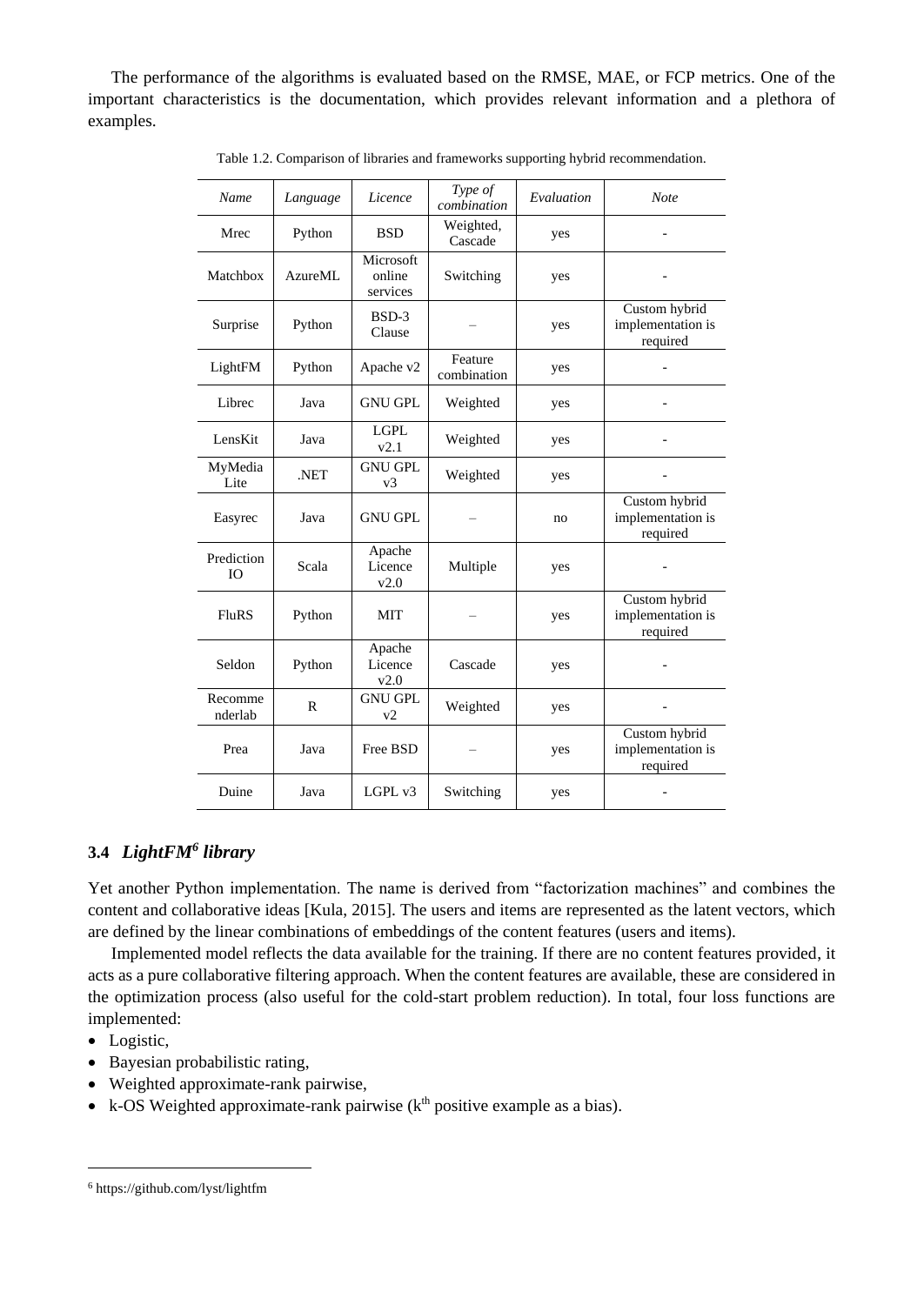A model performance evaluation is supported by the implementation of the standard metrics: Precision, Recall, AUC, and Reciprocal rank. Moreover, LightFM allows to easily obtain the MovieLens 100k dataset<sup>7</sup> and use it for the fast experiments.

The LightFM is also available as a Docker container. The documentation provides several examples over various scenarios.

## <span id="page-9-0"></span>**3.5** *Librec<sup>8</sup>*

Librec is a Java library, which includes plenty (over 70) of algorithms implementations. The library consists of several modules, which cover the whole process of recommendation (Figure 1.3.).

The library implements a weighted hybrid recommender, which uses a linear combination of HeatS and ProbS algorithms (derived from the heat and probability spreading) [Zhou *et al.*, 2010]. In total, six types of recommenders are included, while each of them consists of several algorithm implementations:

- $\bullet$  Abstract Recommender provides a set of basic algorithms (e.g., most popular, collaborative, association rules, global average, hybrid),
- Probabilistic Graphical Recommender (e.g., clustering, LDA, PLSA, BUCM),
- Matrix Factorization Recommender (e.g., SVD, BPR, WRMF, RBM),
- Factorization Machines Recommender (e.g., FMALS, FMSGS),
- Social Recommender (e.g., TrustMF, TrustSVD, SOREG, RSTE),
- Tensor Recommender (e.g., BPTF, PITF).



Fig. 1.3. Librec modules overview. The final algorithm is a combination of these components. A set of interfaces allows a flexible implementation of any new algorithm[s](#page-9-0)<sup>8</sup>.

Several metrics for the performance evaluation are also included, e.g., AUC, nDCG, Precision, Recall, MAE, MPE, and RMSE. Also, a FilmTrust dataset was extracted and included. The documentation provides details for the library usage, with references to the active blogs and discussion forums.

#### **3.6** *LensKit<sup>9</sup>*

Lenskit is an open-source toolkit for building and researching recommender systems, created at University of Minnesota by the GroupLens research group [Ekstrand *et al.*, 2011]. The toolkit was used in over 40 research papers and is also a part of the MovieLens project.

LensKit consists of the several modules focused on the similarity calculation, recommendation, and evaluation of the performance. Four basic algorithms are implemented:

• item-based collaborative filtering,

<sup>7</sup> http://grouplens.org/datasets/movielens/100k/

<sup>8</sup> https://www.librec.net

<sup>9</sup> http://lenskit.org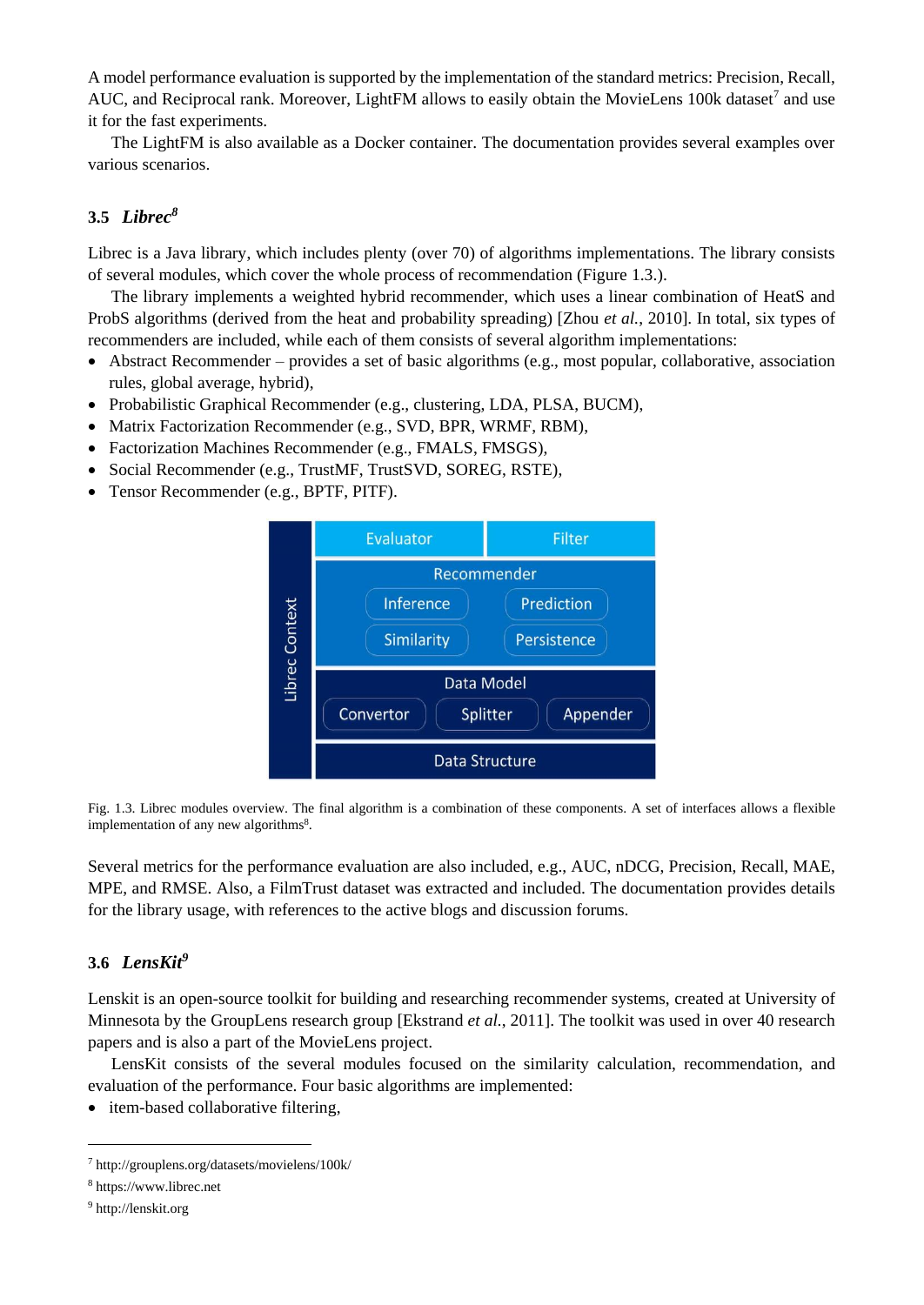- user-based collaborative filtering,
- matrix factorization (FunkSVD),
- slope-one rating prediction.

The linear weighted hybrid recommender mechanism is also provided, which allows to combine two recommender lists.

To evaluate the performance of build algorithms, two groups of metrics are supported: prediction accuracy metrics (e.g., RMSE, MAE, Coverage) and top-n (or ranking) metrics (e.g., MAP, MRR, Precision, Recall, and nDCG).

Since the toolkit is supported by the one of major recommenders research group, the community is highly active.

# **3.7** *MyMediaLite<sup>10</sup>*

The library was created and currently is maintained by the research group at University of Hildesheim [Gantner *et al.*, 2011]. Thanks to its academic background, it has been utilized in over 20 research papers. There are several algorithms implemented in the library, while in addition, own approaches are supported as well. Two basic scenarios are feasible – the rating prediction and the item prediction:

- Item recommenders (e.g., Random, Most popular, Incremental),
- Rating prediction (e.g., SlopeOne, BPSO, Latent-feature log linear, Matrix factorization with factor-wise learning).

For the hyperparameter optimization, a grid search and the Nealder-Mead algorithm is used. As a part of the library, a weighted hybrid recommendation is also provided.

Evaluation module includes the cross-validation and the online evaluation for the several standard metrics (e.g., MAE, RMSE, AUC, nDCG, Precision). MyMediaLite also supports the real-time incremental updates for the selected recommenders.

# **3.8** *Easyrec<sup>11</sup>*

Easyrec service is made available for the public usage by using the instance provided by the Smart Agent Technologies of the Research Studios Austria. However, the source code is accessible and allows to run an own instance. Easyrec also supports the third-party plugins to integrate with the popular web-based applications (e.g., Drupal, Mediawiki) via the RESTful Web services.

Several non-personalized and personalized algorithms are already implemented within the service:

- Bought together,
- Popular,
- SlopeOne,
- Association rule miner.

The service is designed such that there is no need to implement any recommenders, which partially limits its possibilities, though. Also, there is no evaluation support provided within the service.

# <span id="page-10-0"></span>**3.9** *PredictionIO<sup>12</sup>*

PredictionIO is currently an incubating project of Apache covering the predictive engines for various machine learning tasks. The platform consists of three parts (Figure 1.4.):

- core machine learning stack (intended for building, evaluating and deploying algorithms),
- event server (unifying the events from multiple platforms),
- a template gallery (a storage of algorithm implementations).

<sup>10</sup> http://www.mymedialite.net

<sup>11</sup> http://easyrec.org

<sup>12</sup> http://predictionio.incubator.apache.org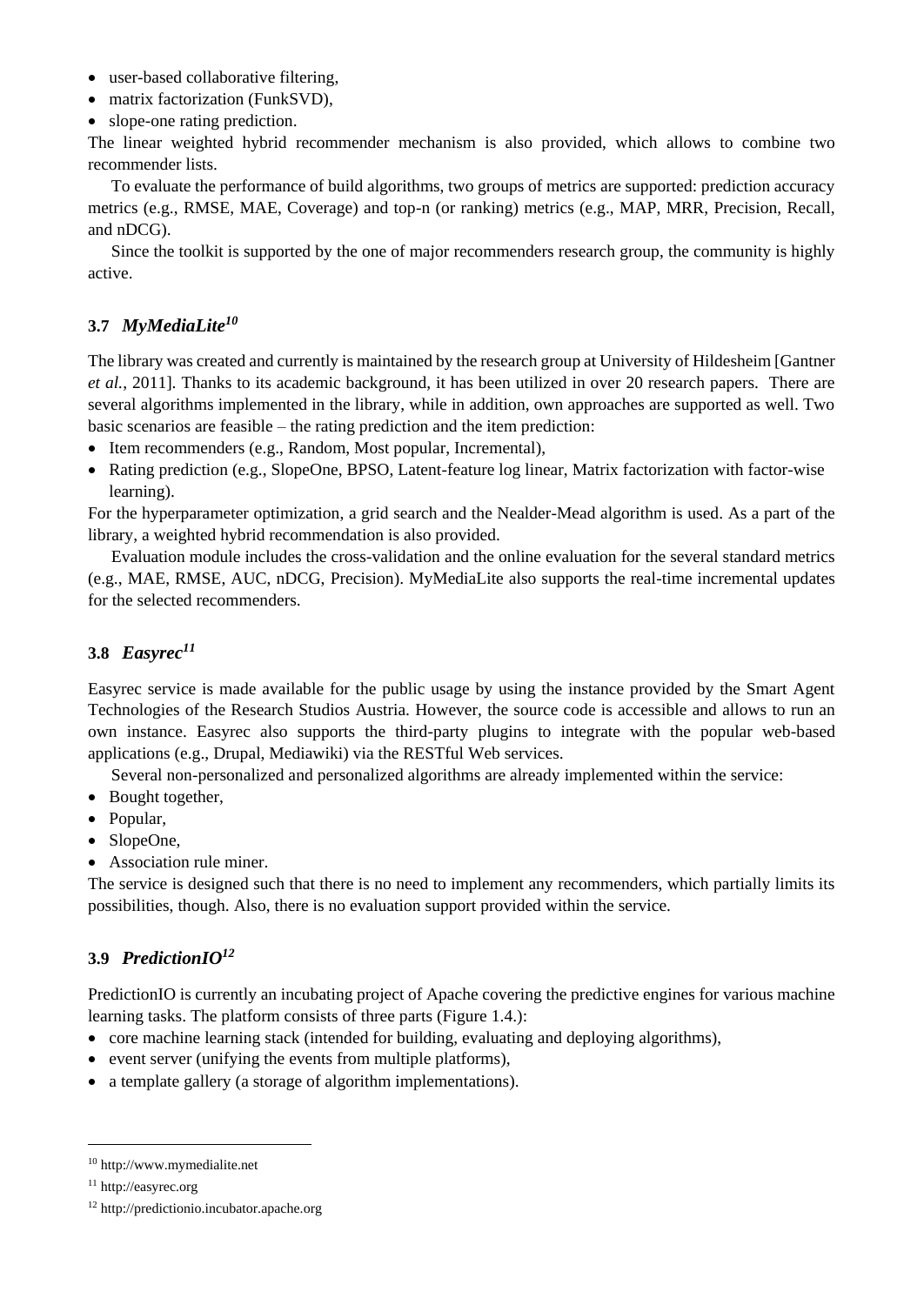The recommenders template gallery contains a number of implementations aiming at the specific tasks (e.g., in the domain of e-shops):

- Collaborative filtering user and item based,
- Content based products similarity,
- Association rules, Frequent pattern,
- Complimentary purchases,
- Personalized ranking,
- Hybrid recommendations.

Among the recommender templates, also a classification, regression, clustering, and NLP tasks are supported. The hybrid idea is supported in each of these tasks, while various combining (ensemble) mechanism can be utilized.

An evaluation of the performance is provided by the Tuning and Evaluation module, which supports the optimal parameters search and standard evaluation metrics (e.g., Precision, Recall, Accuracy).

PredicionIO is a highly scalable platform as it bases on Apache Hadoop, HBase, Spark and ElasticSearch (also available as Docker container). The project benefits from the extensive documentation with a plenty of examples and highly active community of the developers.



Fig. 1.4. PredictionIO core components<sup>[12](#page-10-0)</sup>.

# **3.10** *FluRS<sup>13</sup>*

Build in Python, FluRS is a small open-source project for an online item recommendation for Python. Its main idea is to provide the "fluent", i.e., incremental recommendation algorithms. Several algorithms are implemented, such as:

- Incremental collaborative filtering (based on the kNN),
- Incremental Matrix factorization and Matrix factorization with BPR optimization,
- Incremental Factorization machines.

A native support for the hybrid recommenders is not provided, on the contrary several metrics for the performance evaluation are available (e.g., MAP, MRR, Precision, Recall). As the project is relatively small and new, the documentation is still evolving.

<sup>13</sup> https://github.com/takuti/flurs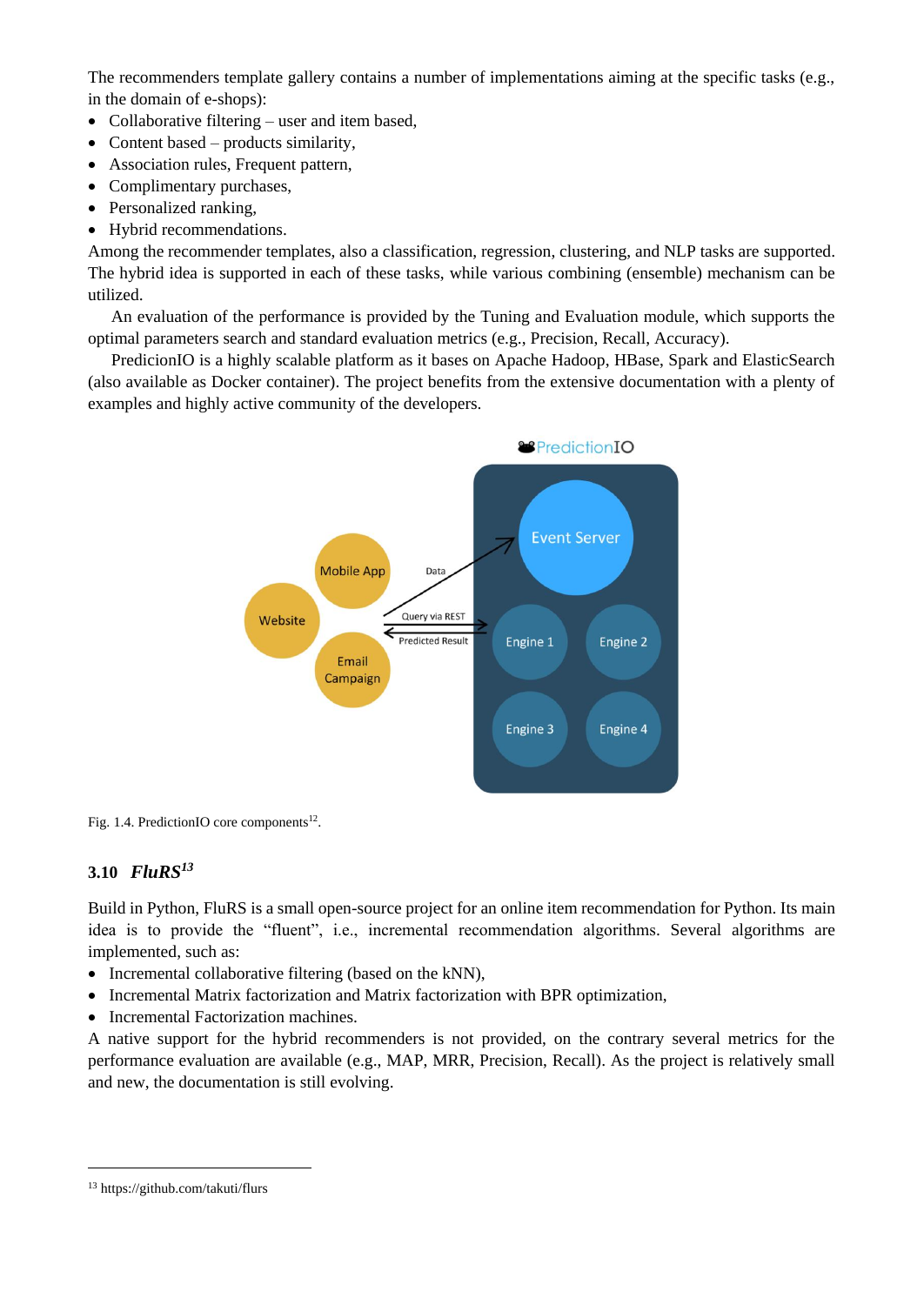# <span id="page-12-0"></span>**3.11** *Seldon<sup>14</sup>*

Seldon is a platform supporting machine learning tasks intended for the deploy in the production. It runs within a Kubernetes Clusters and supports several model-building tools. Two basic endpoints are available:

- Prediction (several Python pipelines support),
- Recommendation (similar users, latent factor models, association rules, content based, collaborative, hybrid).

Seldon is capable of the weighted and cascading combination of several algorithms and also allows to implement an own hybridization approach. The process of generating recommendations is divided into the offline and the real-time part (Figure 1.5.).



Fig. 1.5. Seldon recommendation components<sup>[14](#page-12-0)</sup>.

The platform supports extensive monitoring and analytics via the third-party applications. Also, a paid support for commercial projects is available.

Seldon community is highly active, which results in a rich documentation with many examples.

# **3.12** *Recommenderlab<sup>15</sup>*

Framework Recommenderlab aims at providing general research infrastructure rather than to create recommender applications. Authors focus on optimizing the process of experiments covering efficient data handling, easy incorporation of algorithms and evaluation [Hahsler, 2017]. Several algorithms are available within the framework:

- Collaborative filtering user and item based,
- Association rules.
- Most popular, Random,
- Hybrid recommenders weighting scheme.

The framework supports standard evaluation metrics (e.g., MAE, RMSE, ROC, Precision, Recall). Similarly, the cross-validation, bootstrap sampling serves for the model performance comparison. As a standard for the R libraries, Recommenderlab is well documented and a variety of examples is included in the documentation.

# **3.13** *Prea<sup>16</sup>*

 $\overline{a}$ 

Toolkit Prea is focused on the collaborative filtering approaches [Lee *et al.*, 2012]. Natively, there is no hybridization technique available, but the support for the own recommenders is provided. Comparing to the

<sup>14</sup> https://www.seldon.io

<sup>15</sup> http://lyle.smu.edu/IDA/recommenderlab

<sup>16</sup> http://prea.gatech.edu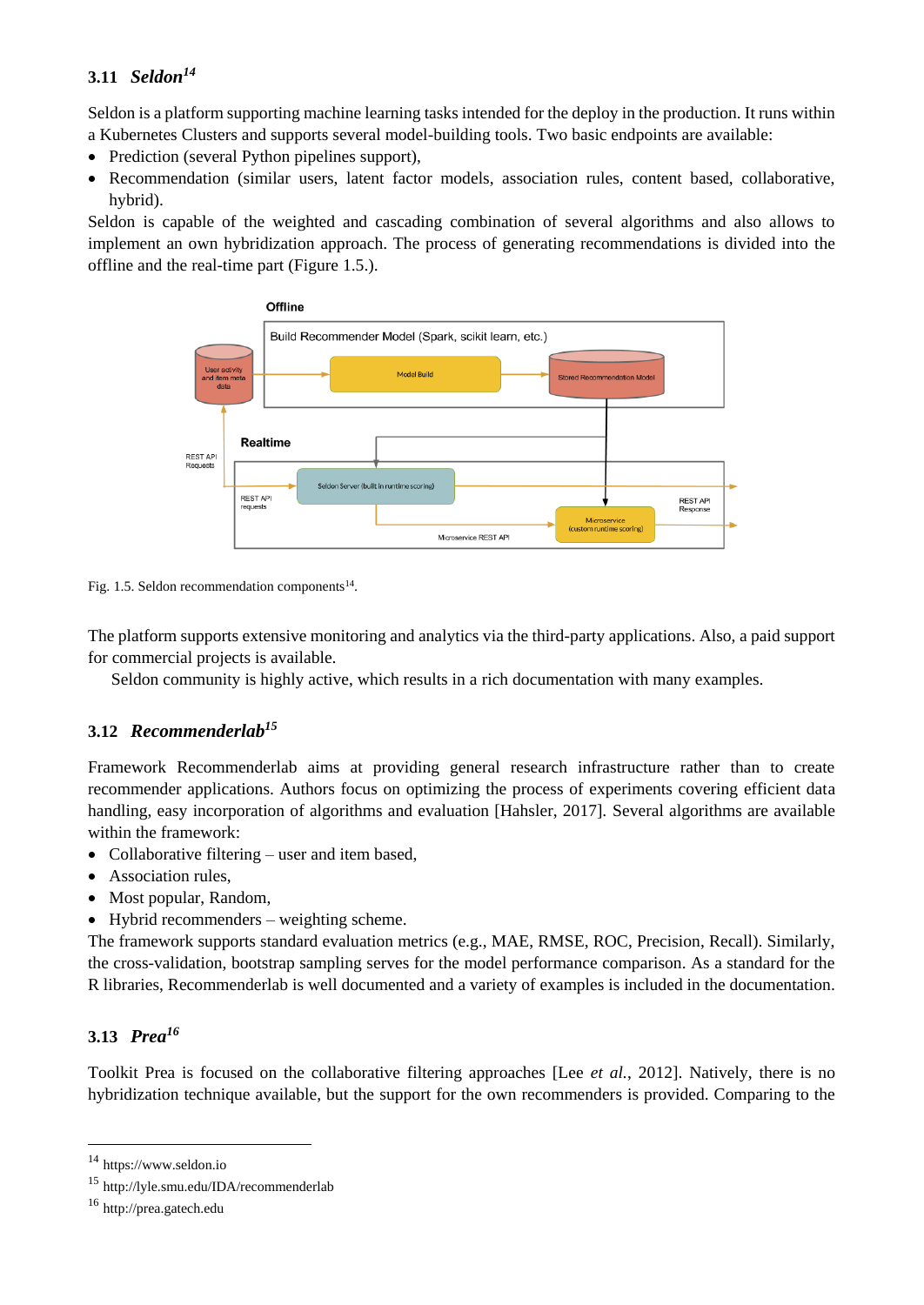Mahout or MyMedia, Prea also implements several Matrix factorization approaches. Moreover, many additional algorithms are implemented:

- Random, Constant, Average,
- User and Item based, Slope-One,
- Matrix factorization SVD, NMF, PMF.

For the evaluation of the performance, the toolkit has built-in some basic metrics (e.g., RMSE, MAE, nDCG). Surprisingly, Precision and Recall are not supported. For the data split, a cross-validation is supported. In [Lee *et al.*, 2012], the authors compared the implementations of the algorithm to the MyMedia framework resulting in the very similar values for MAE and RMSE metrics respectively.

### **3.14** *Duine<sup>17</sup>*

Duine is rather a smaller framework mainly focused on the predictive tasks for the recommendation. Its idea is based on a concept of plugins (e.g., profile models, feedback processors). From the hybrid recommenders perspective, the switching mechanism is utilized. Interesting feature of Duine is an Explanation API, which helps with creating user-friendly explanations for the end-users. Several prediction techniques are implemented:

- Average,
- User-based collaborative filtering,
- Content-based.
- Case-based reasoning.

The framework provides a variety of practical examples; however, the last update comes from 2009. Despite this, it can be used as a solid starting point for the own implementations.

#### **3.15** *Summarization*

Whether attempting to create a new recommender, or using an existing one, recommendation libraries can be useful during the whole development process. However, it is sometimes cumbersome to choose a proper one.

Firstly, it is important to know, which task we aim to  $do - a$  rating prediction or an item recommendation (i.e., a Top-N item recommendation). In fact, nearly every library that is capable of the rating prediction can be used for the item recommendation task as well (items can be sorted by their predicted ratings and returned in a Top-N list). However, some libraries are adapted to the item recommendation task and also utilize various techniques in order to improve the order of the recommended items (e.g., learning to rank) with respect to the ranking metrics (such as precision, or recall). One notable example is a LightFM library that uses various loss functions that are meant to optimize the ranking of the items (e.g., Weighted approximate-rank pairwise).

In the training and evaluation phase, the dataset (about users, items, and their interactions) plays an important role. One source is to use the existing recommendation datasets (such as MovieLens; we further describe several available datasets later) or to use the custom ones. The main advantage of the existing datasets is that we are able to compare our results with the research community without the need of implementing the state-of-the-art techniques. However, when creating a recommender for the production environment, there is also a need to evaluate the performance of the recommender on custom data. Here, we may utilize the preimplemented state-of-the-art recommendation methods.

Some of the libraries support data preprocessing, e.g., the normalization. For instance, (e.g., Surprise) offer tools to handle data pre-processing, or machine learning libraries can be utilized (such as Scikit-learn<sup>18</sup> for Python).

Finally, an important criterion is whether we plan to deploy our recommendation technique to a production environment. This can be usually achieved using every library listed above, however, several of them are more suitable for this task and support the whole pipeline of the process of the recommendation: data preprocessing

<sup>17</sup> http://www.duineframework.org

<sup>18</sup> http://scikit-learn.org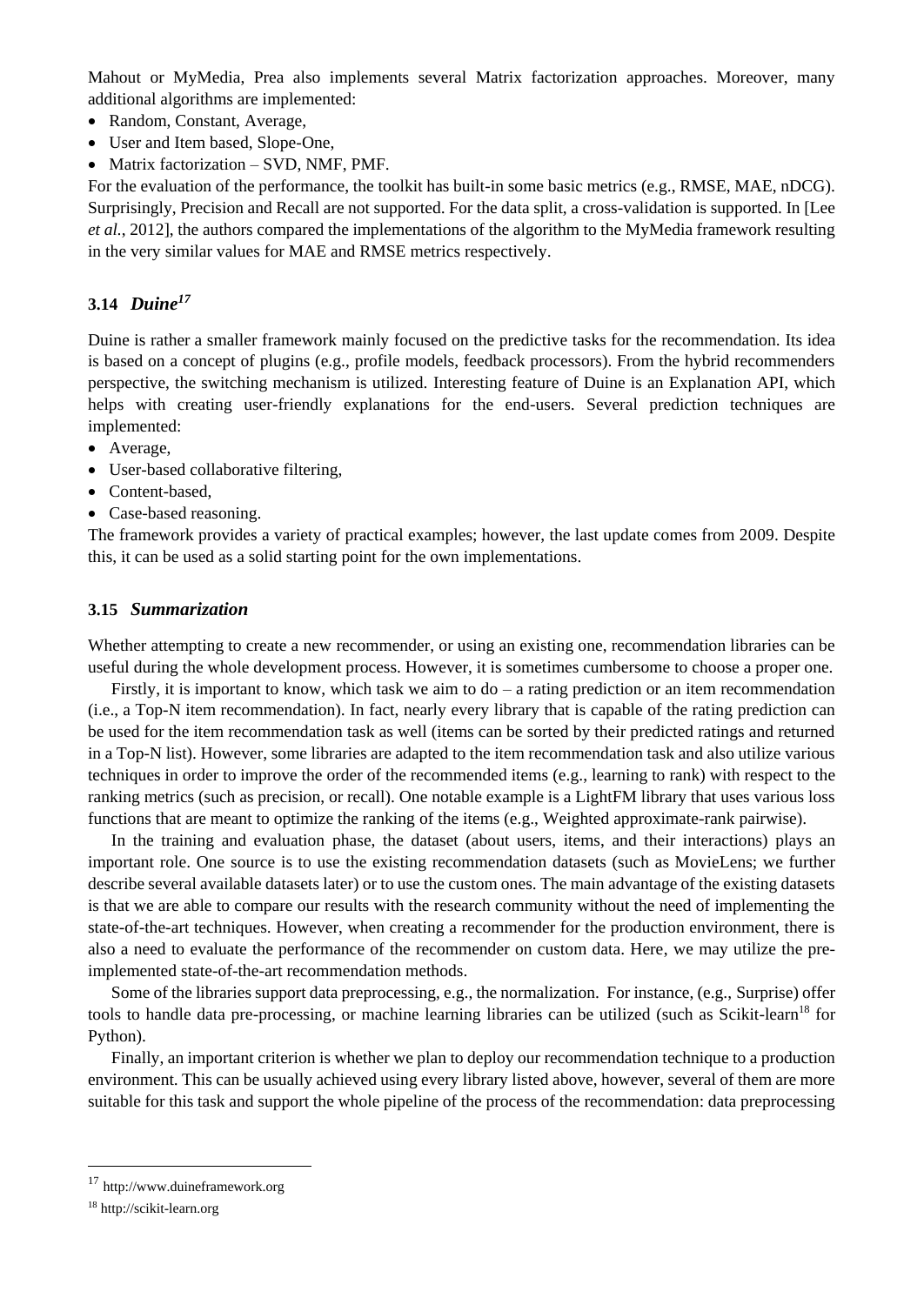and storage, model training and storage, evaluation, and serving recommendation. Also, there are other relevant factors:

- Do we need to scale to many users (i.e., the process of serving recommendation need to be fast)?
- Do we need to keep the recommendation model up-to-date (i.e., method of recommendation should be capable of a frequent model training without any significant impact on the performance)?
- Is it possible to perform an incremental model updates?

Examples of the libraries that are suitable for the production environment are PredictionIO and Seldon.

### **Practical evaluation considerations**

There are several best practices that should be followed when evaluating a recommender system. We list some common principles that are applicable to any technique and add those specific for the hybrid recommendation techniques.

#### **4.1** *Defining an experiment*

One of the first important things that need to be considered during the evaluation is the dataset. Here a correct splitting criterion should be chosen. A common approach is to split the whole dataset into the training and the test set. Usually, it is also suggested to interchange these sets and conduct several successive experiments, such that the train and test set is always different (e.g., k-fold cross validation).

Besides the train and tests sets, also a validation set is important. Especially, in a case of hybrid recommenders, where we need to set and test various parameters, weights, and combinations, the experiments conducted on a validation set are a necessity. The validation set need to be different from the train and test sets.

In the domain of recommenders, there are two basic types of experiments: online and offline. Offline experiments are conducted using the pre-collected datasets [Ricci *et al.*, 2015] (for details see Section 1.4.4.). These experiments are usually performed as soon as the first prototype of the recommender is available and are intended to well-tune the parameters and to explore recommender basic characteristics.

The offline experiments should be not interpreted as the exact measure of the recommender performance. They provide rather the worst-case scenario estimate (as the users do not have a chance to see recommendations and to interact with them).

In an online experiment scenario, we are able to measure how the recommender system influences user behavior, while he/she interacts with the presented items [Ricci *et al.*, 2015]. Clearly, the advantage is that the experiment is conducted with the real users performing the real tasks. Usually, users are split into the groups, where each group experience a different recommendation setup (A/B testing). There are also some drawbacks, such as the risk that the users will be faced a non-relevant recommendation and they leave the experiment too early. There, an online study is done after the offline experiments since the recommender is supposed to be well-tuned and several parameters are already set.

#### **4.2** *Evaluation in hybrid recommenders*

Since the hybrid recommender may consist of different underlying recommender techniques, this need to be considered during the *evaluation*. This also depends on the used combination strategy. Therefore, there are several approaches that were adopted by the researches and were used during their evaluation phase.

The most common practice is to compare the performance of the hybrid recommender (as a whole) to the other state-of-the-art techniques. The state-of-the-art techniques can be either baseline monolithic techniques (such as collaborative filtering) or other hybrid recommenders.

Problem with such a simple approach is that the hybrid recommender is a black-box and we do not know how the underlying recommenders perform. Therefore, many authors also examine different setups of hybrids with respect to the choice of underlying recommenders, used features, and parameters.

Specifically, for the cascade hybrid combination [Lampropoulos *et al.*, 2012], it is suitable to focus on the improvement of the second-level recommender with respect to the first-level recommender (i.e., whether a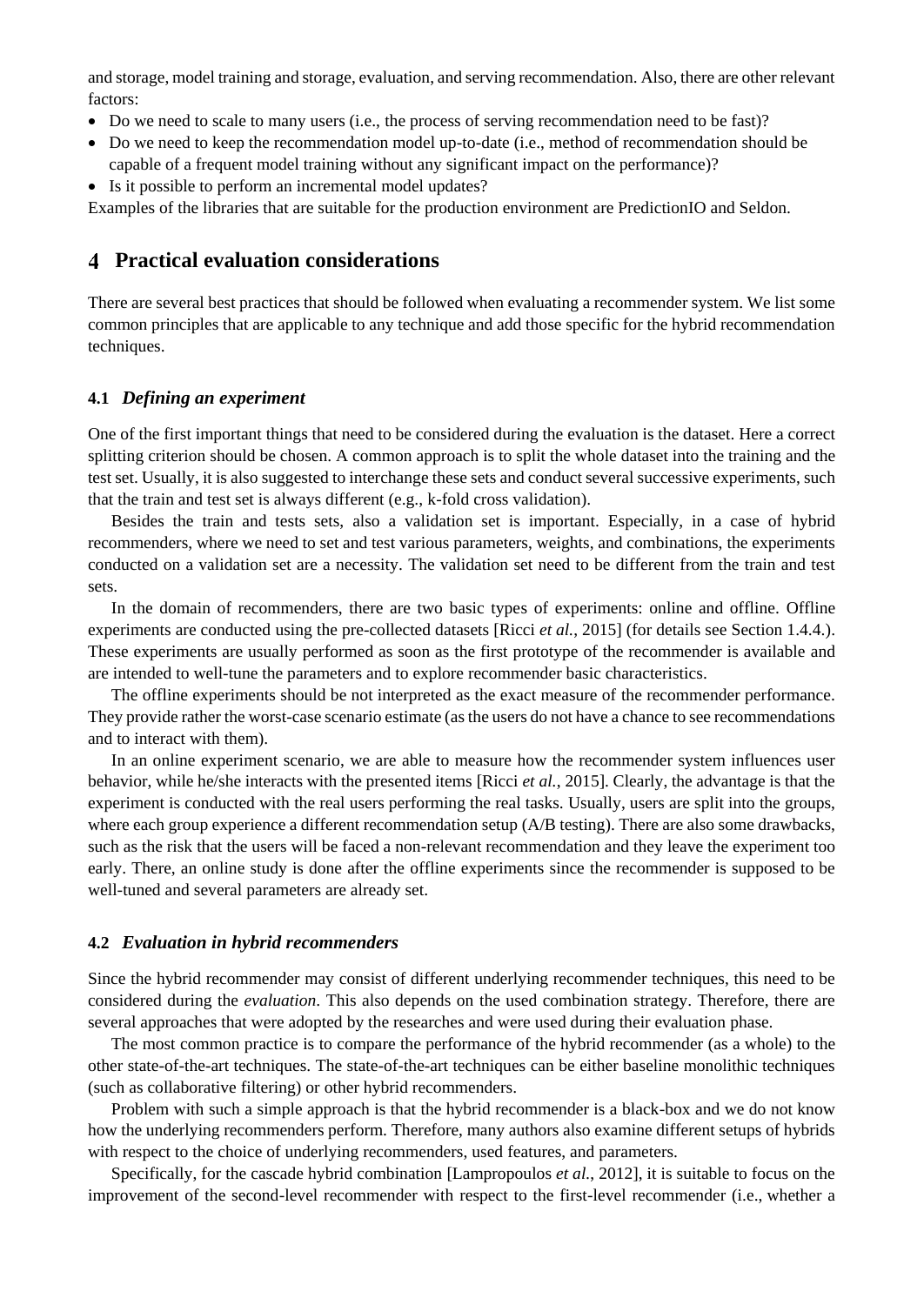second-level recommender is viable to *improve* the performance of the first-level recommender). However, as we have discussed before, it also important to have the first-level recommender well-tuned and evaluated, as well.

In the case of hybrids that combine results of two or more monolithic recommenders, it is more appropriate to evaluate these monolithic approaches separately and then as a whole. For instance, different weights should be set in order to tune the weighted recommender. We can go even further and analyze all the underlying recommenders to compare whether their predictions are similar and how close they are to each other [Hornung *et al.*, 2010].

For instance, in feature combination hybrids, various feature configurations can be investigated [Zanker *et al.*, 2009]. Here, not only different inputs should be considered, but also a different weighing of these inputs. Moreover, if we keen to bring a more personalized experience, a relevance scores of the inputs can be measured for the user (of group of users) separately.

An initial motivation to create hybrid recommenders was not only to improve performance, but also to address the issues associated with the monolithic approaches. However, here we need to focus on the data that we analyze and also for the metrics we choose.

To verify a cold-start problem, a performance for the new user, new item, or new context need to be investigated [Braunhofer *et al.*, 2014]. Based on the combination strategy, several comparisons need to be utilized for each scenario. To illustrate the cold-start problem, there should be also suitable data containing users (or items, or contexts) with the low number of ratings. In some scenarios, these cold-start users (or items, or contexts) may be evaluated separately. If the dataset does not contain such data, we may simulate the coldstart problem by removing the selected number of interactions.

Similarly, for the gray and black sheep users, we first need to identify those users and measure how the recommendation quality differs based on the approach. However, it is usually necessary to verify whether a recommender is able to provide relevant items to non-extreme (i.e., other than gray and black sheep) users.

[Miranda *et al.*, 1999] investigate whether gray sheep users would benefit from using hybrid recommendation rather than collaborative or content-based only. Evaluation procedure was conducted using an online experiment, where these users were actually a part of the study. [Ghazanfar *et al.*, 2014] utilized state-of-the-art datasets and performed offline evaluation, where gray sheep users were separated from the whole dataset and the performance of monolithic approaches was compared to the performance of the switching hybrid.

An issue of diversity is measured as a metric itself – we can measure how diverse the resulting recommendations are or, more precisely, how diverse their *properties* are. For instance, [Burke *et al.*, 2014] analyzed user-based diversity (how users differ within group) and tag-based diversity (how different item tags are) and compared them between three different hybrid approaches.

#### **4.3** *Evaluation frameworks*

Usually, a framework which supports prediction tasks for the recommendation also supports some kind of the performance evaluation. There are, however, frameworks designed specifically for the evaluation of recommender algorithms.

#### <span id="page-15-0"></span>4.3.1 *WrapRec<sup>19</sup>*

WrapRec is a configuration based open-source project (under the MIT license) written in C#. Its idea is to support a fast evaluation of the custom algorithms or the algorithms adopted from the other frameworks [Loni and Said, 2014]. WrapRec architecture is split to three parts (Figure 1.6.).

First one is a module which brings a native support to MyMediaLite and LibFM frameworks. Moreover, also the third-party libraries and custom build recommenders can be evaluated by extending WrapRec. The second module is the Split, which defines the way the data are handled from the train and test evaluation perspective. After the data is loaded through Data reader, they are stored in Data container. By extending the

<sup>19</sup> http://babakx.github.io/WrapRec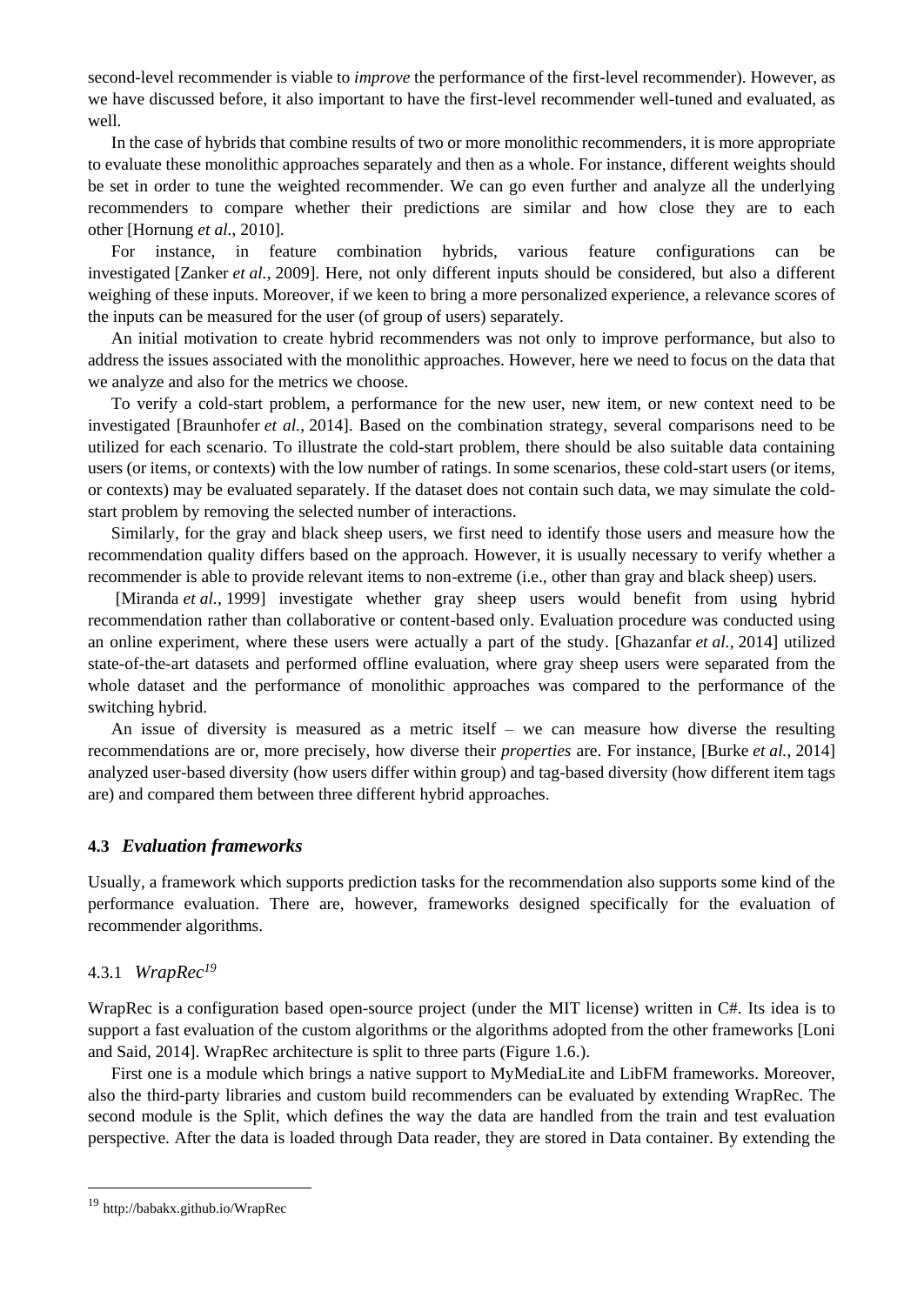split class, a split can be fully customized. Finally, the metrics used for the evaluation are defined in the Evaluation context module. Multiple evaluators are supported.

The WrapRec is a part of the research project CrowdRec based on the Delft University of Technology. It comes with an extensive documentation including several examples.

#### 4.3.2 *Rival<sup>20</sup>*

Another open-source toolkit designed especially for the recommender evaluation is Rival, which is written in Java under LGPL v2.1 license. As it is quite new toolkit, its documentation needs to be improved in the future. Rival consists of four basic modules (important from our point of view).

The evaluation module implements several metrics and strategies for the evaluation. Error metrics include MAE and RMSE, while Precision, Recall, nDCG and MAP as ranking metrics are included.

A recommendation module integrates algorithms from the LensKit and Apache Mahout, which provides a complement to their evaluation tools. The split module is, as expected, responsible for the train and test data splitting. Standard Cross validation is supported. Moreover, a random split and temporal split (considering a timestamp of instances) is available.

Last, but not least, the example module provides examples of the toolkit usage on a real-case scenario. The toolkit is available via the Maven repository.



Fig. 1.6. WrapRec evaluation framework architecture<sup>[19](#page-15-0)</sup>.

#### **4.4** *Overview of the datasets*

Since the domain of recommendation is largely connected to the industry, there are many real-world datasets available that are being used in research papers. We summarize the available datasets suitable for the collaborative filtering recommendation in the domains such as movies, music, or e-commerce (Table 1.3). We opt for the datasets covered by the research papers. The descriptive characteristics are supplemented by the comparison of the performance in the rating and ranking prediction (Table 1.4).

A majority of the listed datasets is intended to be used for the evaluation of the explicit feedback, namely to predict the ratings of the items. However, in many scenarios, these ratings can be also used as an implicit feedback, as well and can be utilized to evaluate the Top-N collaborative recommendations. In addition, many selected datasets contain not only the interactions between users and items, but also the characteristics of either the users (demography) or the items (content characteristics) that can be utilized in the hybrid collaborative recommendation.

<sup>20</sup> http://rival.recommenders.net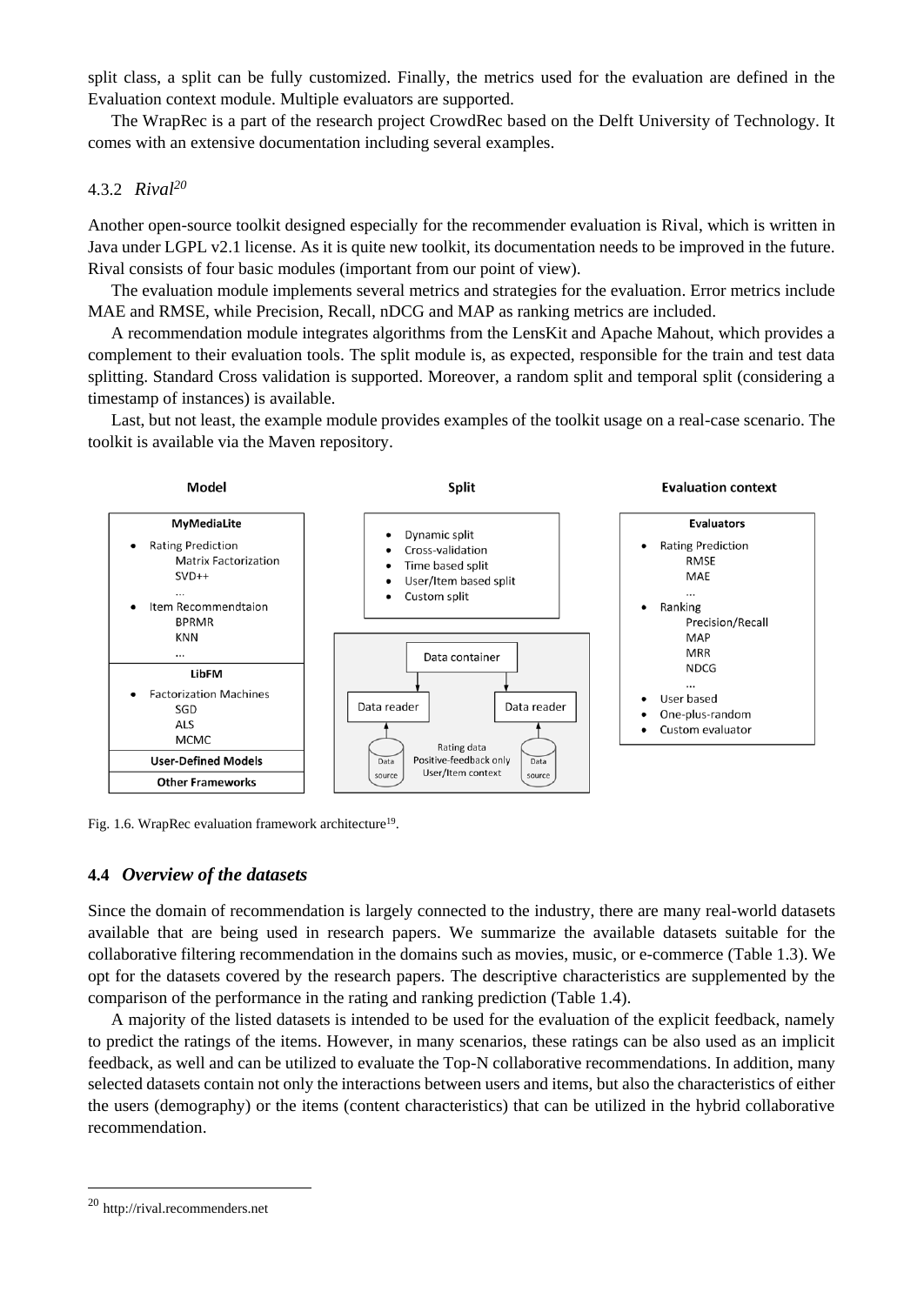| Dataset                      | Released | Ratings                                  | <b>Users</b>             | <b>Items</b> | Sparsity $(\% )$ |
|------------------------------|----------|------------------------------------------|--------------------------|--------------|------------------|
| MovieLens 100k               | 10/2016  | 100K                                     | 1K                       | 9Κ           | 98.889           |
| MovieLens 1M                 | 2/2003   | 1M                                       | 6K                       | 4K           | 95.833           |
| MovieLens 10M                | 1/2009   | 10M                                      | 72K                      | 10K          | 98.611           |
| MovieLens 20M                | 10/2016  | 20M                                      | 138K                     | 27K          | 99.463           |
| MovieLens 26M                | 8/2017   | 26M                                      | 270K                     | 45K          | 99.786           |
| DouBan                       | 2011     | 16.8M                                    | 129K                     | 59K          | 99.779           |
| Flixter                      | 9/2010   | 8.2M                                     | 1 <sub>M</sub>           | 49K          | 99.983           |
| Last.fm 1K                   | 5/2010   | 19.1M                                    | 992                      | 1.5M         | 98.716           |
| Last.fm 360K                 | 3/2010   | 17.6M                                    | 359K                     | 294K         | 99.983           |
| Yahoo Music R1               | 3/2004   | 11.5M                                    | $\overline{a}$           | 98K          |                  |
| Yahoo Music R2               | 2006     | 717M                                     | 1.8M                     | 136K         | 99.707           |
| Yahoo Music R3               | 2006     | 300K                                     | 15K                      | 1K           | 98.000           |
| Yahoo Music KDD Cup Track 1  | 2011     | 262M                                     | 1M                       | 625K         | 99.958           |
| The Million Playlist Dataset | 1/2018   | 1 000 000 playlists with 5-250 of tracks |                          |              |                  |
| Epinions (product ratings)   | 10/2007  | 664K                                     | 50K                      | 140K         | 99.990           |
| Epinions                     | 10/2007  | 487K                                     |                          |              |                  |
| (trust ratings)              |          |                                          | $\overline{\phantom{0}}$ |              |                  |
| Amazon Product Data          | 2015     | 142M                                     | $\overline{\phantom{0}}$ |              |                  |
| Yelp                         | 2018     | 5.2M                                     | $\overline{\phantom{0}}$ | 174K         |                  |
| Book-Crossing                | 9/2004   | 1.1M                                     | 279K                     | 271K         | 99.999           |
| Jester Dataset 1             | 2003     | 4.1M                                     | 73K                      | 100          | 43.836           |
| Jester Dataset 2             | 2012     | 2.2M                                     | 79K                      | 150          | 81.435           |

Table 1.3. Overview of available recommendation datasets.

*Movies* has been one of the most dominant domains in collaborative filtering recommendation for many years. Its popularity is ascribed namely to the Netflix Prize competition, however, also to a great availability of the datasets. The MovieLens datasets<sup>21</sup> published by the GroupLens contain movie ratings and tagging activity of the users on the online portal MovieLens.org. Basic content information is also available, but this can be easily extended through the mapping to the external sources –  $IMDB^{22}$  and  $TMDB^{23}$ . Douban is the Chinese social network allowing users to rate, review and recommend movies, music, and books [Ma *et al.*, 2011]. Ma et al. crawled the movie section of the portal and besides the ratings they obtained also 1.7M user-to-user relationships (friends links). Similarly, user-to-user relationships are also available for the Flixster dataset [Jamali and Ester, 2010]. From totally 1M users, the user-movie ratings are available for only 150K of them. Although the number of ratings is considerably lower than in the case of MovieLens or DouBan, Flixster dataset stands out in much greater number of social interactions (26.7M).

| Dataset                       | <b>RMSE</b>          | <b>MAE</b>            | Precision           | Recall               | F-score           | AUC                 |
|-------------------------------|----------------------|-----------------------|---------------------|----------------------|-------------------|---------------------|
| MovieLens<br>100k             | $0.8906^{A}$         |                       | 0.3526 <sup>A</sup> |                      |                   |                     |
| MovieLens 1M                  | $0.8333^{B}$         |                       |                     |                      |                   |                     |
| MovieLens<br>10M              | $0.7764^{\circ}$     |                       |                     |                      |                   |                     |
| MovieLens<br>20M              | $0.7762^C$           |                       |                     |                      |                   |                     |
| Flixter                       | 1.0954 <sup>D</sup>  |                       | 0.046 <sup>E</sup>  |                      |                   |                     |
| DouBan                        | 0.6988 <sup>D</sup>  |                       | 0.082 <sup>E</sup>  |                      |                   |                     |
| Last.fm $1K$                  |                      |                       |                     | $0.301$ <sup>F</sup> |                   |                     |
| Yahoo Music<br>T1             | 21.2634 <sup>G</sup> |                       |                     |                      |                   |                     |
| Yahoo Music<br>T <sub>1</sub> | 21.879 <sup>H</sup>  |                       |                     |                      |                   |                     |
| Yelp                          | 1.0072 <sup>I</sup>  | $0.7920$ <sup>I</sup> |                     |                      | 0.63 <sup>J</sup> | $0.85^{\mathrm{J}}$ |

Table 1.4. Results of the evaluation of recommendation approaches using the selected datasets.

 $\overline{a}$ 

<sup>23</sup> https://themoviedb.org/

<sup>21</sup> https://grouplens.org/datasets/movielens/

<sup>22</sup> https://www.imdb.com/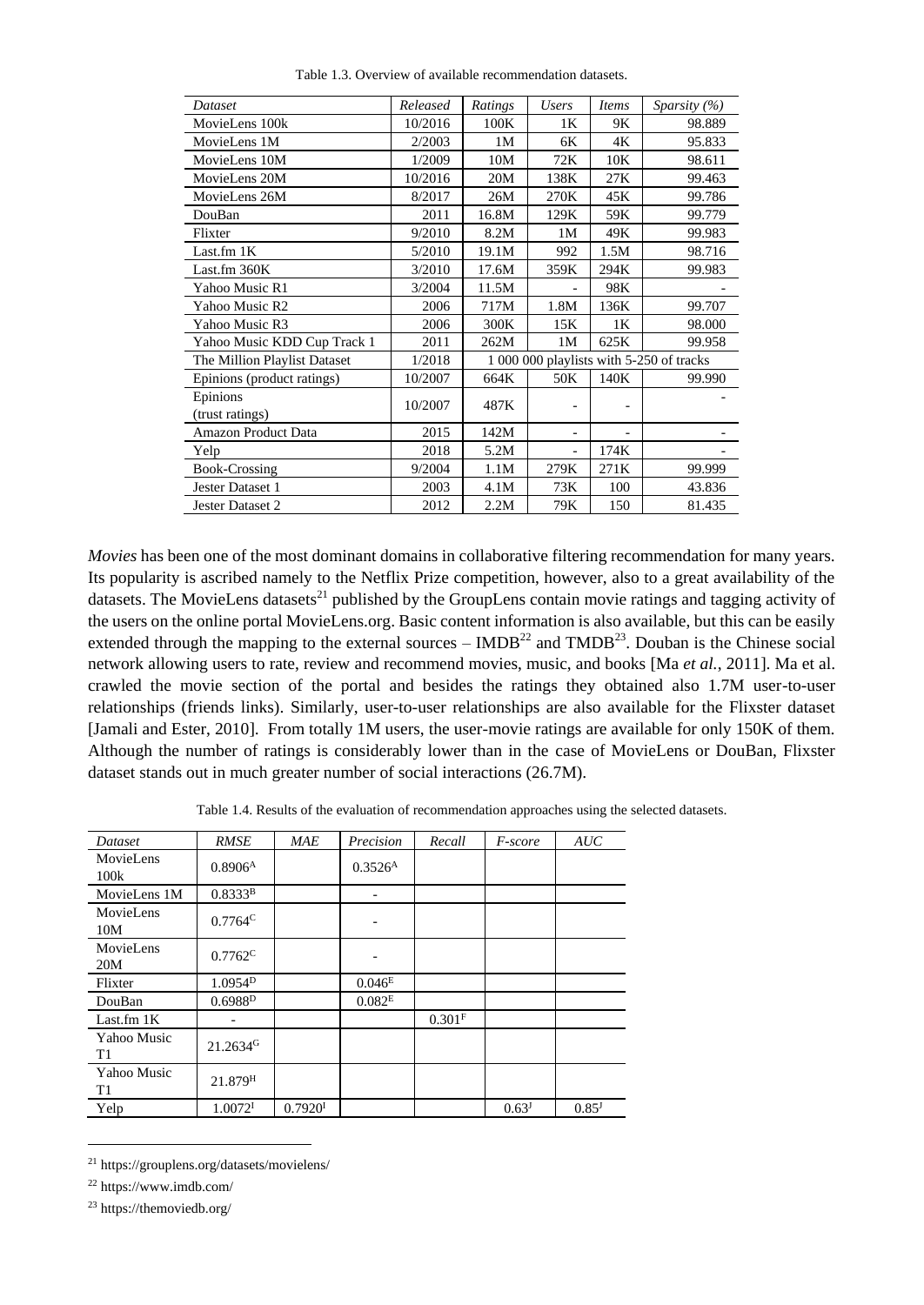| Yelp                          |         |             |                       |                     | $0.0152^{K}$       |                                |
|-------------------------------|---------|-------------|-----------------------|---------------------|--------------------|--------------------------------|
| Epinions                      |         | $0.9321^L$  |                       |                     |                    |                                |
| Epinions                      |         | $0.825^{M}$ |                       |                     |                    |                                |
| Amazon<br>(clothing)          |         |             |                       |                     |                    | 0.7961/<br>0.7317 <sup>N</sup> |
| Amazon<br>(home)              |         |             |                       |                     |                    | 0.7155/<br>0.6396 <sup>N</sup> |
| Amazon                        |         |             |                       |                     | 0.033 <sup>K</sup> |                                |
| Book-Crossing<br>(item-based) |         |             | $0.0364^{\circ}$      | 0.0732 <sup>o</sup> |                    |                                |
| Book-Crossing<br>(user-based) |         |             | $0.0369$ <sup>O</sup> | $0.0576^{\circ}$    |                    |                                |
| Jester Dataset 1              | 4.1229P | $3.1606^P$  |                       |                     |                    |                                |

A http://www.mymedialite.net I [Hu *et al.*, 2014]

B [Lee *et al.*, 2013] J [Tsai, 2016]

C [Strub *et al.*, 2016] K results are reported at F-Score @5; [Chen *et al.*, 2016]

D [Ma *et al.*, 2011] L detailed results are reported in the paper; [Ma *et al.*, 2008]

E [Wu *et al.*, 2017] M [Pham *et al.*, 2011]

F [Yang *et al.*, 2012] N first result is a warm-start setting, second result is a cold-start setting; [Liu *et al.*, 2017]

G [Zheng *et al.*, 2012] O [Ziegler *et al.*, 2005]

H [Koenigstein *et al.*, 2011] P [Takacs *et al.*, 2009]

Yahoo published several recommendation datasets in the domain of *music* with varying amount of information<sup>24</sup>. Yahoo Music R1 contains the rating activity of users over artists (i.e., the items are artists). Yahoo Music R2, a much bigger dataset, contains the rating activity of users on the songs. In addition, there are also metadata available (such as artist, album, genres), though these metadata are represented only using the anonymous identifiers. R2 dataset was used in an evaluation of a data-parallel low-rank matrix factorization [Schelter *et al.*, 2013], where authors applied MapReduce technique to improve the performance of the computations in order to better match production environment requirements. The third dataset – Yahoo Music R3 contains a sample of ratings for the songs that were collected from the users' interactions and from the online survey conducted by Yahoo Research.

As a part of the KDD Cup 2011 competition<sup>25</sup>, another music ratings dataset was released that contained 10-years (1999-2009) rating activity on four types of items: tracks, albums, artists, and genres. There are also four different versions of this dataset available varying by the amount of rating activity, where one version is focused on the learning-to-rank problem rather than rating prediction.

Last.fm is a popular online service intended to provide music recommendations based on the music that users listen on their devices. In 2010 there were two datasets released [Celma, 2010]: Last.fm  $1K^{26}$  and Last.fm  $360K<sup>27</sup>$ . Last.fm 1K contains full listening history of 992 users represented by the tuple user-artist-track. Last.fm 360K provides history for 359,347 users, however, this dataset contains only information about the playcount of the artists. Both datasets contain users' demography (gender, age, country, sign-up date) and MusicBrainz<sup>28</sup> ID for artists and tracks (if available), which allows to extend the dataset for additional metadata.

For the task of the playlist continuation prediction The Million Playlist Dataset (MPD) was published as a part of the Recommender Systems Challenge 2018<sup>29</sup>. Provided dataset contains 1 million playlists created by the U.S. users in the online music streaming service Spotify<sup>30</sup>. When the dataset was generated, there were several criteria for picking up the representative playlists (e.g., minimum number of artists in a playlist, minimum number of albums in a playlist). In comparison to other datasets available in this domain, one

<sup>24</sup> https://webscope.sandbox.yahoo.com/catalog.php?datatype=r

<sup>25</sup> http://www.kdd.org/kdd2011/kddcup.shtml

<sup>26</sup> http://www.dtic.upf.edu/~ocelma/MusicRecommendationDataset/lastfm-1K.html

<sup>27</sup> http://www.dtic.upf.edu/~ocelma/MusicRecommendationDataset/lastfm-360K.html

<sup>28</sup> https://musicbrainz.org

<sup>29</sup> https://recsys-challenge.spotify.com/

<sup>30</sup> https://www.spotify.com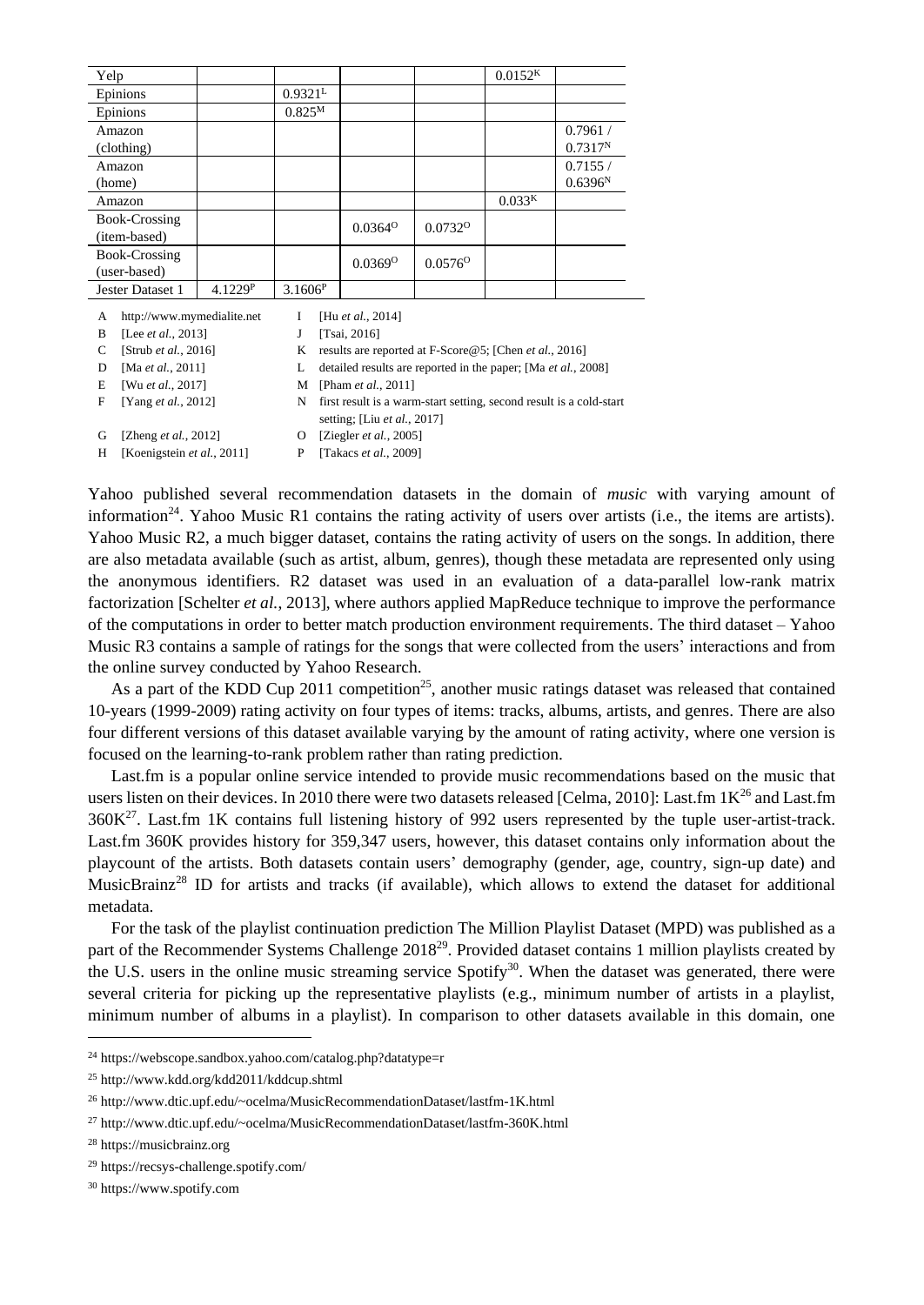disadvantage is the missing information about the playlist authors (i.e., user ids). Since at the time of writing this book the challenge was just announced, there were no published papers using this dataset.

Amazon<sup>31</sup> is one of the most famous online retailers with roughly millions of daily users. In 2015 Julian McAuley released<sup>32</sup> the Amazon *product reviews* dataset [McAuley *et al.*, 2015], which contained the reviews and product metadata from the May 1996 – July 2014 period. Reviews consist of numerical ratings, textual reviews, and helpfulness votes. Product metadata include descriptions, categories, price, brand, related products, sales rank, and visual features extracted from the product images (4096-length feature vector extracted using the deep convolutional neural network). Reviews can be retrieved as a whole or as the subsets distinguished by the product categories. In addition, the author provides the raw ratings (a tuple user-itemrating-timestamp) that can be suitable for the training using some of the recommender systems libraries (e.g., MyMediaLite).

Epinions.com was an online service (run by eBay, now discounted) more focused on the opinions of the users on various items (e.g., cars, books, movies, software) [Massa and Avesani, 2007]. Moreover, users were able to "rate" other reviews and express their trust to the reviews of these users (i.e., which reviews they find valuable and which they found offensive, inaccurate, or not valuable at all). Massa et al. crawled Epinions.com website in order to evaluate a trust-aware collaborative filtering recommender. The dataset<sup>33</sup> that they released contained both the ratings of the users on the products, but also the ratings of users on other users' reviews (i.e., the users' trust statements).

Another dataset containing reviews is from  $Yeh^{34}$ , where the businesses are being reviewed. Here, the dataset is published directly by Yelp and is updated periodically, since it is a part of an ongoing research challenge. It contains more than 5 million reviews of 174K businesses supplemented by 200K pictures. Moreover, there are 1.1M tips by 1.3M users available and also aggregated hourly check-ins for each business. Besides the reviews and check-ins, there are several metadata about the businesses (such as address, average rating, whether it is a take-out restaurant, availability of parking, business categories, …) and the users (such as list of friends, votes given by the user, opinions received by other users, …).

In a *book* domain, Book-Crossing dataset<sup>35</sup> was released, which contains implicit and explicit ratings (on a scale 1-10) of people on books from Book-Crossing.com [Ziegler *et al.*, 2005]. Book-Crossing<sup>36</sup> is an online community portal, where the users may exchange books between themselves. There are also demographic data available (users' location and age) and books metadata (title, author, year of publication, publisher, cover images).

Another popular dataset among the research community is from Jester Online Recommender System<sup>37</sup>. Dataset contains users' ratings on *jokes* on a rating scale from -10 to 10 [Goldberg *et al.*, 2001]. What is specific for this dataset is that the number of items is very low (100 and 150), thus resulting in low sparsity of the rating matrix.

#### **4.5** *Summarization*

Generally, an evaluation of any recommender system is a systematic process where a researcher need to take into account several aspects: experiment setup, used data, examined metrics, and desired outcomes. Especially, if we think of hybrid recommender systems, there also other factors, such as whether we need to evaluate any monolithic recommenders, or whether we need to evaluate various combinations of attributes in data.

Existing recommendation libraries may simplify this process by providing pre-implemented tools. There are also libraries that are focused specifically on the recommender systems evaluations. In case of data, there are several datasets from a couple of domains publicly available, which allows not only to easily evaluate new

<sup>31</sup> https://www.amazon.com

<sup>32</sup> http://jmcauley.ucsd.edu/data/amazon/

<sup>33</sup> http://www.trustlet.org/downloaded\_epinions.html

<sup>34</sup> https://www.yelp.com/dataset

<sup>35</sup> http://www2.informatik.uni-freiburg.de/~cziegler/BX/

<sup>36</sup> https://www.bookcrossing.com

<sup>37</sup> http://eigentaste.berkeley.edu/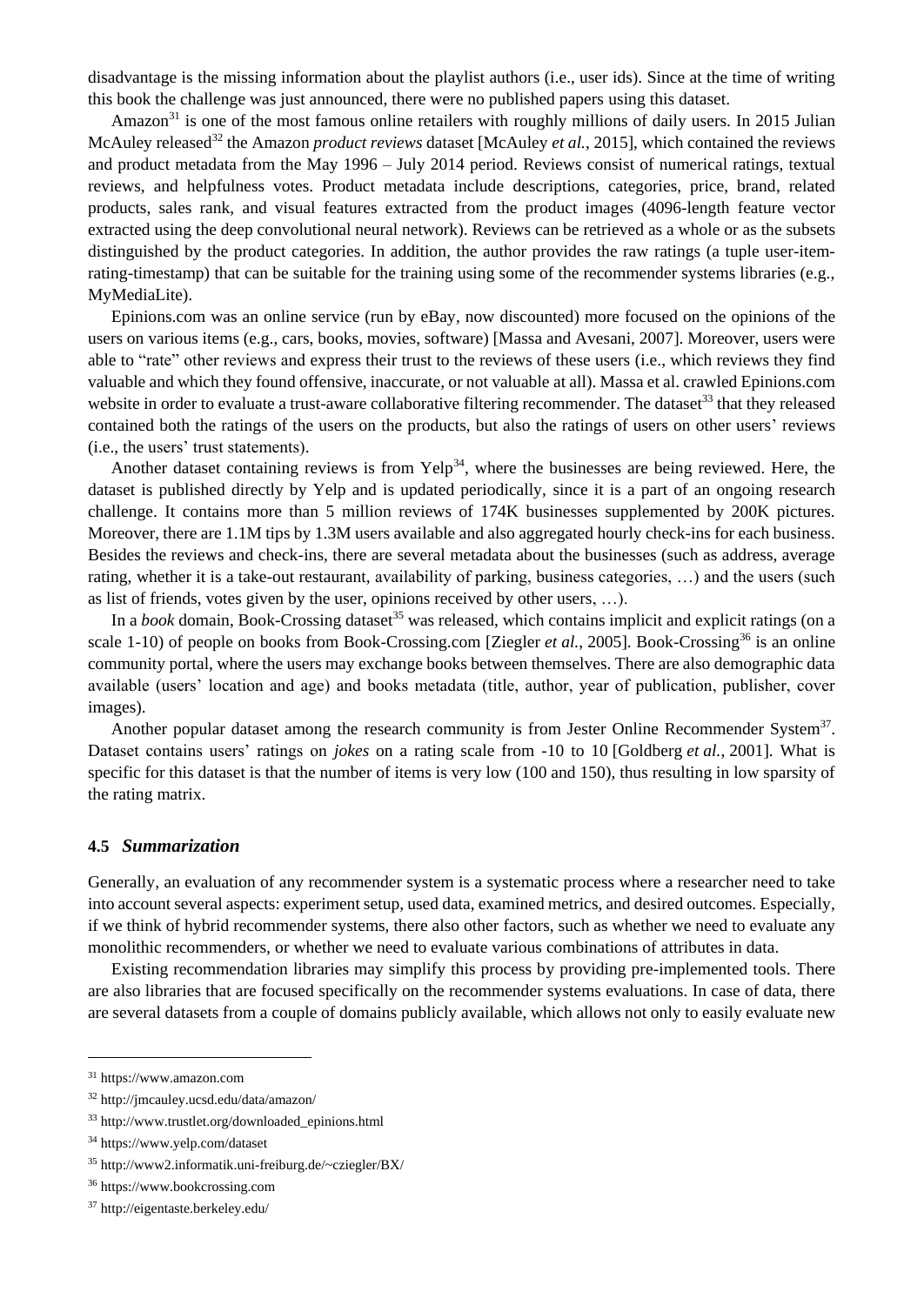recommendation approaches but also to be more transparent while comparing the results (of evaluation) with the research community.

### **Conclusions**

Recommender systems have been proved beneficial in many domains. There are several types of recommendation techniques, such as content-based, collaborative, or demographic that are utilized with respect to the domain, user characteristics, item characteristics, and a goal. However, many of these techniques still suffer from various issues that have their roots namely in a lack of data or a specific user behavior.

Hybrid recommender systems were designed to combine the advantages of these techniques in order to solve their major issues and to improve an overall recommendation performance. There are several hybrid combinations that we may choose from and can be used as a template of how to combine two or more recommendation techniques.

Each combination may be suitable for a different scenario and in a different domain. Moreover, we should take into consideration their advantages and disadvantages. It is also important to note that these combinations are not tightened to any particular recommendation techniques. In addition, researchers are not limited to basic combinations, but there are many parameters that can be tuned (e.g., weights, switching criteria). Allowing to tune the parameters brings a possibility to create another level of personalization.

There are several issues related to collaborative filtering that can be reduced by employing a hybrid recommender. Most notable are the cold-start problem, over-specialization, lack of diversity, user extremes, and sparsity. Collaborative filtering may either suffer from these problems or can be used a solution to this problems with the combination of another technique. A major advantage of hybridization is that it enables system to recommend items in some scenarios that collaborative filtering may fail in (such as a new item or a user extreme).

Hybrid recommenders have become a part of many frameworks and libraries in the domain of recommendation. These libraries are also available in various programming languages (such as R, Python, Java, Scala) and support different hybrid combinations. Moreover, many of these libraries are also extendable (e.g., Surprise, Easyrec, FluRS), which allows researchers to easily create their own combinations and yield more valuable research results. They also consist of many other algorithms that are related to the recommendation, such as similarity measures, plenty of matrix factorization approaches, or prediction algorithms.

In most cases, the libraries also provide tools to evaluate performance of the recommendation and measure some basic and also advanced metrics. For this purpose, several state-of-the-art datasets were created and are publicly available as well.

Evaluation of hybrid recommenders inherits many specifics of basic recommendation techniques. Firstly, it is important to pick a suitable dataset and split the data into train and test sets. While designing an experiment, we may opt into online or offline evaluation. Choice of the evaluation metrics should be performed with the respect to the recommendation task.

There are also specifics that are related to the evaluation of the hybrid recommenders. Here we should not only evaluate hybrid recommender as a whole, but also consider evaluating particular underlying recommenders, as well as their parameters. Moreover, if a hybrid recommender was designed to solve the recommendation issues, it is necessary to investigate whether (and how) the hybrid was able to tackle them.

There are also some evaluation frameworks that were designed specifically for this purpose: WrapRec and Rival. Both of them allow to use existing libraries and algorithms. They also offer evaluation measures that are related to the recommendation tasks. Moreover, they are open-source, which allows researchers to do a further development.

Besides all the advantages of the hybrid recommenders, the hybridization may bring up some issues. Hybrids suffer from the problem of the scalability since the training phase may require additional time cost. Another related issue is that we need more data in order to well-tune parameters of hybrid combinations, which is not needed in monolithic approaches.

Yet there are still some unexplored hybrid combinations that were not studied and verified in current literature. Also, many state-of-the-art approaches are only compared to monolithic techniques, with missing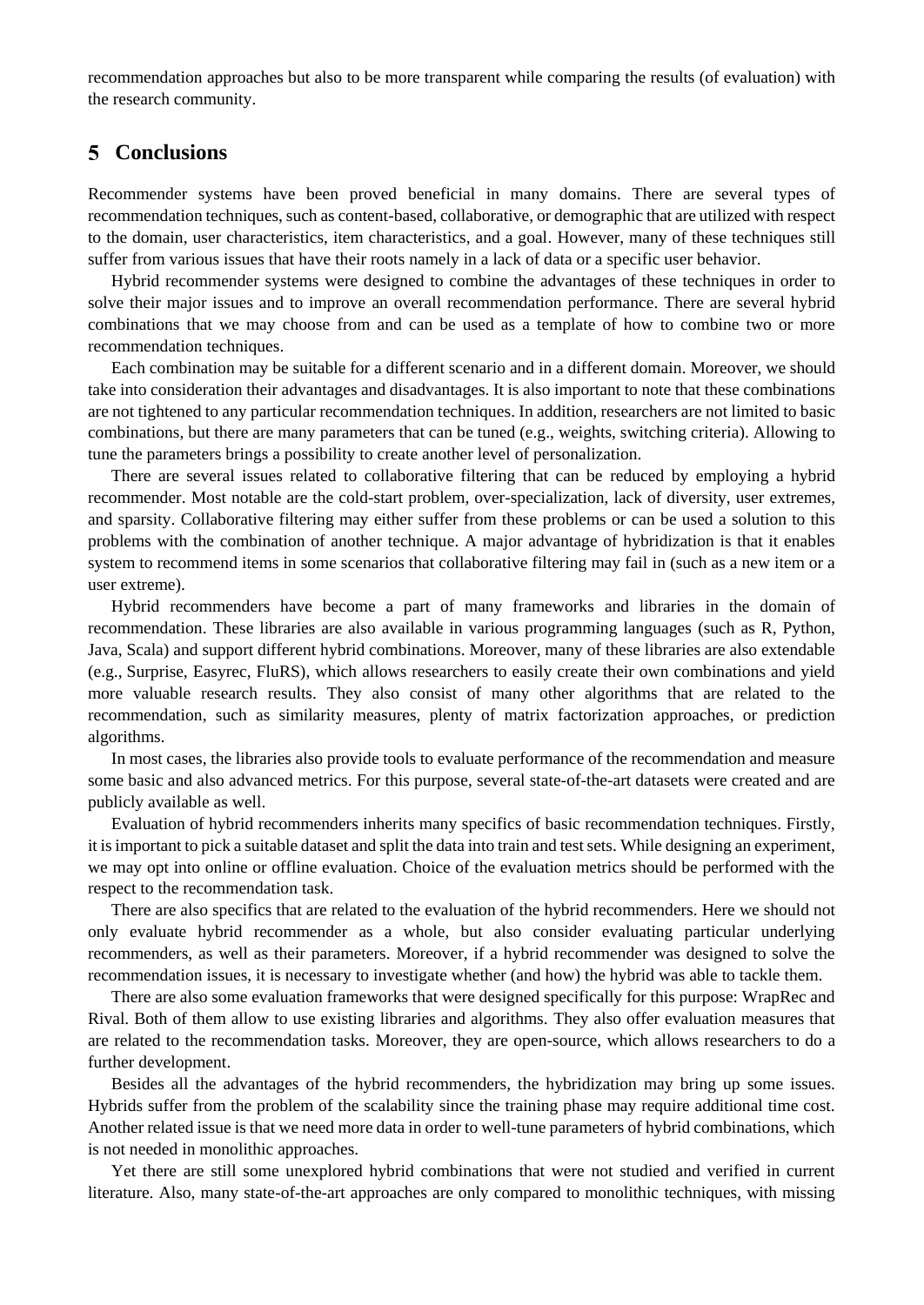comparison of hybrids between each other. There are also many domains, where the hybrid recommenders were not applied yet.

# **References**

- Adomavicius, G. and Tuzhilin, A. (2005). Toward the next generation of recommender systems: a survey of the state-of-the-art and possible extensions. IEEE Transactions on Knowledge and Data Engineering, 17(6), 734-749
- Aggarwal, C. C. (2016). Recommender Systems: The Textbook. Cham: Springer. ISBN: 978-3-319-29657-9
- Balabanovic, M. and Shoham, Y. (1997). Fab: Content-based, collaborative recommendation. Commun. ACM, 40(3), 66-72
- Baltrunas, L., Kaminskas, M., Ludwig, B., Moling, O., Ricci, F., Aydin, A., Luke, K.-H., and Schwaiger, R. (2011). InCarMusic: Context-Aware Music Recommendations in a Car, pp. 89-100. Springer Berlin Heidelberg, Berlin, Heidelberg.
- Barragans-Martinez, A. B., Costa-Montenegro, E., Burguillo, J. C., Rey-Lopez, M., Mikic-Fonte, F. A., and Peleteiro, A. (2010). A hybrid content-based and item-based collaborative filtering approach to recommend TV programs enhanced with singular value decomposition. Information Sciences, 180(22), pp. 4290-4311.
- Basu, C., Hirsh, H., and Cohen, W. (1998). Recommendation as classification: Using social and content-based information in recommendation. In Proceedings of the Fifteenth National/Tenth Conference on Artificial Intelligence/Innovative Applications of Artificial Intelligence, AAAI '98/IAAI '98, pp. 714-720, Menlo Park, CA, USA. American Association for Artificial Intelligence.
- Braunhofer, M., Codina, V., and Ricci, F. (2014). Switching hybrid for cold-starting context-aware recommender systems. In Proceedings of the 8th ACM Conference on Recommender Systems, RecSys '14, pp. 349-352, New York, NY, USA. ACM.
- Bostandjiev, S., O'Donovan, J., and Hollerer, T. (2012). Tasteweights: A visual interactive hybrid recommender system. In Proceedings of the Sixth ACM Conference on Recommender Systems, RecSys '12, pp. 35-42, New York, NY, USA. ACM
- Burke, R. (2002). Hybrid recommender systems: Survey and experiments. User Modeling and User-Adapted Interaction, 12(4), pp. 331-370.
- Burke, R. and Ramezani, M. (2011). Matching Recommendation Technologies and Domains, pp. 367-386. Springer US, Boston, MA.
- Burke, R., Vahedian, F., and Mobasher, B. (2014). Hybrid Recommendation in Heterogeneous Networks, pages 49-60. Springer International Publishing, Cham.
- Celma, O. (2010). Music Recommendation, pp. 43–85. Springer Berlin Heidelberg, Berlin, Heidelberg.
- Chen, X., Qin, Z., Zhang, Y., and Xu, T. (2016). Learning to rank features for recommendation over multiple categories. In Proceedings of the 39th International ACM SIGIR Conference on Research and Development in Information Retrieval, SIGIR '16, pp. 305– 314, New York, NY, USA. ACM.
- Cremonesi, P., Turrin, R., and Airoldi, F. (2011). Hybrid algorithms for recommending new items. In Proceedings of the 2nd International Workshop on Information Heterogeneity and Fusion in Recommender Systems, HetRec '11, pp. 33-40, New York, NY, USA. ACM.
- de Campos, L. M., Fernandez-Luna, J. M., Huete, J. F., and Rueda-Morales, M. A. (2010). Combining content-based and collaborative recommendations: A hybrid approach based on bayesian networks. International Journal of Approximate Reasoning, 51(7): pp. 785-799.
- Cella, L., Cereda, S., Quadrana, M., and Cremonesi, P. (2017) Deriving Item Features Relevance from Past User Interactions. Proceedings of the 25th Conference on User Modeling, Adaptation and Personalization, ACM, pp. 275-279.
- Claypool, M., Gokhale, A., Miranda, T., Murnikov, P., Netes, D., and Sartin, M. (1999). Combing content-based and collaborative filters in an online newspaper.
- Ekstrand, M., D., Ludwig, M., Konstan, J., A., and Riedl, J., T. (2011). Rethinking the recommender research ecosystem: reproducibility, openness, and LensKit. In Proceedings of the fifth ACM conference on Recommender systems (RecSys '11). ACM, New York, NY, USA, pp. 133-140.
- Ekstrand, M. and Riedl, J. (2012). When recommenders fail: Predicting recommender failure for algorithm selection and combination. In Proceedings of the Sixth ACM Conference on Recommender Systems, RecSys '12, pp. 233-236, New York, NY, USA. ACM.
- Elahi, M., Braunhofer, M., Ricci, F., and Tkalcic, M. (2013). Personality-based active learning for collaborative filtering recommender systems. In Proceeding of the XIIIth International Conference on AI\*IA 2013: Advances in Artificial Intelligence - Volume 8249, pp. 360-371, New York, NY, USA. Springer-Verlag New York, Inc
- Gantner, Z., Rendle, S., Freudenthaler, Ch. and Schmidt-Thieme, L. (2011). MyMediaLite: a free recommender system library. In Proceedings of the fifth ACM conference on Recommender systems (RecSys '11). ACM, New York, NY, USA, pp. 305-308.
- Ghazanfar, M. A. and Prugel-Bennett, A. (2014). Leveraging clustering approaches to solve the gray-sheep users problem in recommender systems. Expert Syst. Appl., 41(7), pp. 3261-3275.
- Goldberg, K., Roeder, T., Gupta, D., and Perkins, C. (2001). Eigen-taste: A constant time collaborative filtering algorithm. Information Retrieval, 4(2):133–151.
- Gomez-Uribe, C. A. and Hunt, N. (2015). The Netflix Recommender System: Algorithms, Business Value, and Innovation. ACM Trans. Manage. Inf. Syst., 6(4), pp. 13:1-13:19.
- Guo, G., Zhang, J., and Yorke-Smith, N. (2016). A novel evidence-based bayesian similarity measure for recommender systems. ACM Trans. Web, 10(2), pp. 8:1–8:30.
- Hahsler, M. (2017). recommenderlab: A Framework for Developing and Testing Recommendation Algorithms. Technical report.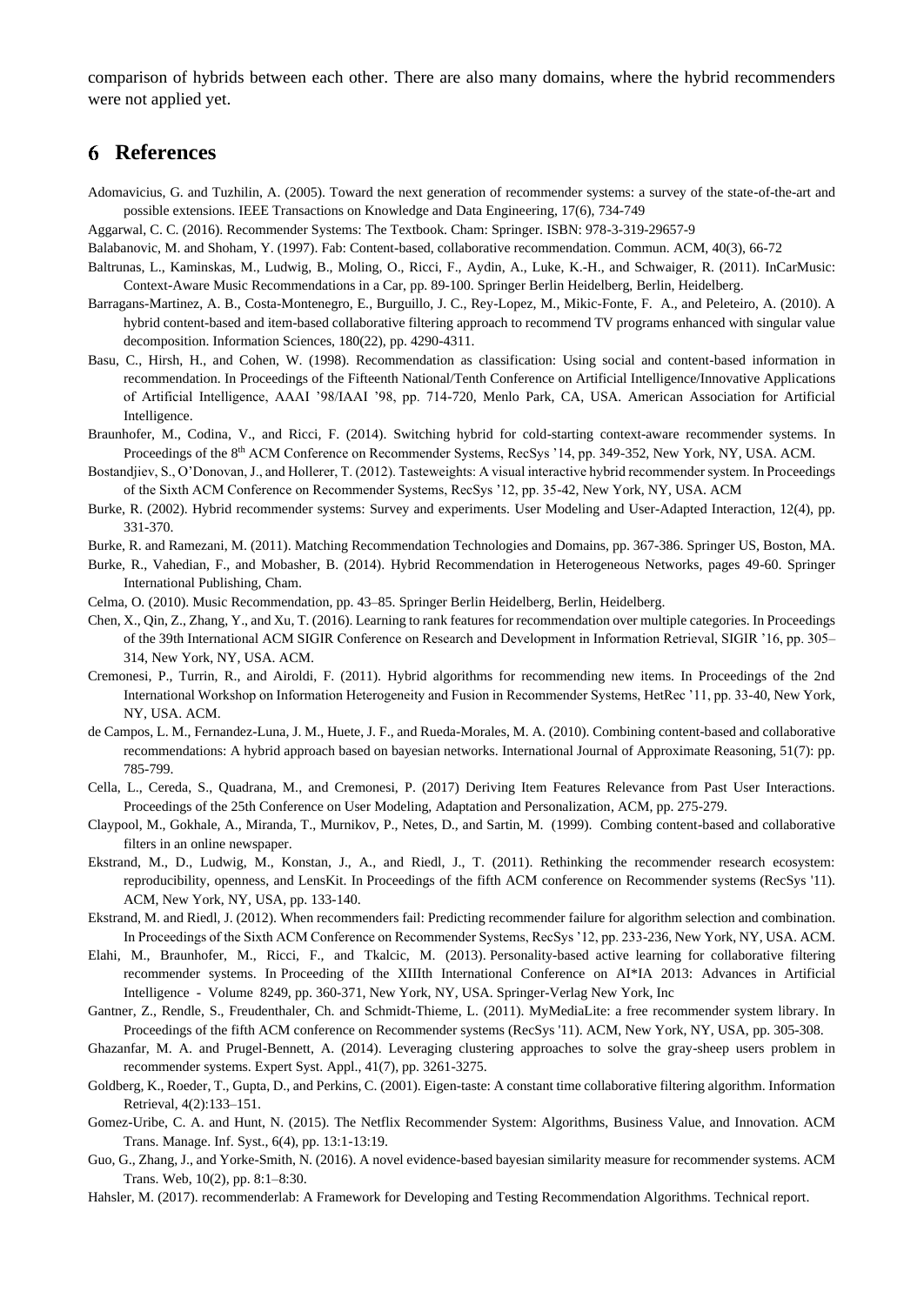- Harper, F. M. and Konstan, J. A. (2015). The movielens datasets: History and context. ACM Trans. Interact. Intell. Syst., 5(4), pp. 19:1-19:19.
- Herlocker, J. L., Konstan, J. A., and Riedl, J. (2000). Explaining collaborative filtering recommendations. In Proceedings of the 2000 ACM Conference on Computer Supported Cooperative Work, CSCW '00, pp. 241-250, New York, NY, USA. ACM
- Hornung, T., Ziegler, C.-N., Franz, S., Przyjaciel-Zablocki, M., Schatzle, A., and Lausen, G. (2013). Evaluating hybrid music recommender systems. In Proceedings of the 2013 IEEE/WIC/ACM International Joint Conferences on Web Intelligence (WI) and Intelligent Agent Technologies (IAT) - Volume 01, WI-IAT '13, pp. 57-64, Washington, DC, USA. IEEE Computer Society
- Hu, L., Sun, A., and Liu, Y. (2014). Your neighbors affect your ratings: On geographical neighborhood influence to rating prediction. In Proceedings of the 37th International ACM SIGIR Conference on Research & Development in Information Retrieval, SIGIR '14, pp. 345–354, New York, NY, USA. ACM.
- Hug, N. (2017). Surprise, a Python library for recommender systems. http://surpriselib.com
- Jamali, M. and Ester, M. (2010). A matrix factorization technique with trust propagation for recommendation in social networks. In Proceedings of the Fourth ACM Conference on Recommender Systems, RecSys '10, pp. 135–142, New York, NY, USA. ACM.
- Kim, J. K., Jang, M. K., Kim, H. K., and Cho, Y. H. (2009). A hybrid recommendation procedure for new items using preference boundary. In Proceedings of the 11th International Conference on Electronic Commerce, ICEC '09, pp. 289-295, New York, NY, USA. ACM.
- Kim, S.-C., Park, C.-S., and Kim, S. K. (2012). A Hybrid Recommendation System Using Trust Scores in a Social Network, pp. 107– 112. Springer Netherlands, Dordrecht.
- Koenigstein, N., Dror, G., and Koren, Y. (2011). Yahoo! music recommendations: Modeling music ratings with temporal dynamics and item taxonomy. In Proceedings of the Fifth ACM Conference on Recommender Systems, RecSys '11, pp. 165–172, New York, NY, USA. ACM.
- Koren, Y. (2009). The bellkor solution to the netflix grand prize.
- Kula, M. (2015). Metadata Embeddings for User and Item Cold-start Recommendations. In Proceedings of the Workshop on New Trends in Content-Based Recommender Systems. Ceur-WS, pp. 14-21.
- Lampropoulos, A. S., Sotiropoulos, D. N., and Tsihrintzis, G. A. (2012). Evaluation of a cascade hybrid recommendation as a combination of one-class classification and collaborative filtering. In 2012 IEEE 24th International Conference on Tools with Artificial Intelligence, volume 1, pp. 674-681
- Lee, J., Kim, S., Lebanon, G., and Singer, Y. (2013). Local low-rank matrix approximation. In Dasgupta, S. and McAllester, D., editors, Proceedings of the 30th International Conference on Machine Learning, volume 28 of Proceedings of Machine Learning Research, pp. 82–90, Atlanta, Georgia, USA.
- Lee, J., Sun, M., and Lebanon, G. (2012). PREA: personalized recommendation algorithms toolkit. J. Mach. Learn. Res. 13, 1 (September 2012), pp. 2699-2703.
- Liu, J., Dolan, P., and Pedersen, E. R. (2010). Personalized news recommendation based on click behavior. In Proceedings of the 15th International Conference on Intelligent User Interfaces, IUI '10, pp. 31-40, New York, NY, USA. ACM.
- Liu, Q., Wu, S., and Wang, L. (2017). Deepstyle: Learning user preferences for visual recommendation. In Proceedings of the 40th International ACM SIGIR Conference on Research and Development in Information Retrieval, SIGIR '17, pp. 841–844, New York, NY, USA. ACM.
- Loni, B., and Said, A. (2014). WrapRec: an easy extension of recommender system libraries. In Proceedings of the 8th ACM Conference on Recommender systems (RecSys '14). ACM, New York, NY, USA, pp. 377-378.
- Ma, H., Zhou, D., Liu, C., Lyu, M. R., and King, I. (2011). Recommender systems with social regularization. In Proceedings of the Fourth ACM International Conference on Web Search and Data Mining, WSDM '11, pp. 287–296, New York, NY, USA. ACM.
- Ma, H., Yang, H., Lyu, M. R., and King, I. (2008). Sorec: Social recommendation using probabilistic matrix factorization. In Proceedings of the 17th ACM Conference on Information and Knowledge Management, CIKM '08, pp. 931–940, New York, NY, USA. ACM.
- Massa, P. and Avesani, P. (2007). Trust-aware recommender systems. In Proceedings of the 2007 ACM Conference on Recommender Systems, RecSys'07, pp. 17–24, New York, NY, USA. ACM.
- McAuley, J., Targett, C., Shi, Q., and van den Hengel, A. (2015). Image-based recommendations on styles and substitutes. In Proceedings of the 38th International ACM SIGIR Conference on Research and Development in Information Retrieval, SIGIR '15, pp. 43–52, New York, NY, USA. ACM.
- McCrae, J., Piatek, A., and Langley, A. (2004). Collaborative filtering.
- Miranda, T., Claypool, M., Gokhale, A., Mir, T., Murnikov, P., Netes, D., & Sartin, M. (1999). Combining content-based and collaborative filters in an online newspaper. In Proceedings of ACM SIGIR Workshop on Recommender Systems.
- Mendeley. (2017). Mrec library documentation. http://mendeley.github.io/mrec
- Odic, A., Tkalcic, M., Tasic, J. F., and Kosir, A. (2013). Predicting and detecting the relevant contextual information in a movierecommender system. Interact-ing with Computers, 25(1), pp. 74-90.
- Pham, M. C., Cao, Y., Klamma, R., and Jarke, M. (2011). A clustering approach for collaborative filtering recommendation using social network analysis. 17(4):583–604.
- Ricci, F., Rokach, L., and Shapira, B. (2015). Recommender Systems Handbook. Springer US, New York, NY, USA, 2nd edition
- Ronen, R., Koenigstein, N., Ziklik, E., and Nice, N. (2013). Selecting content-based features for collaborative filtering recommenders. In Proceedings of the 7th ACM Conference on Recommender Systems, RecSys '13, pp. 407-410, New York, NY, USA. ACM.